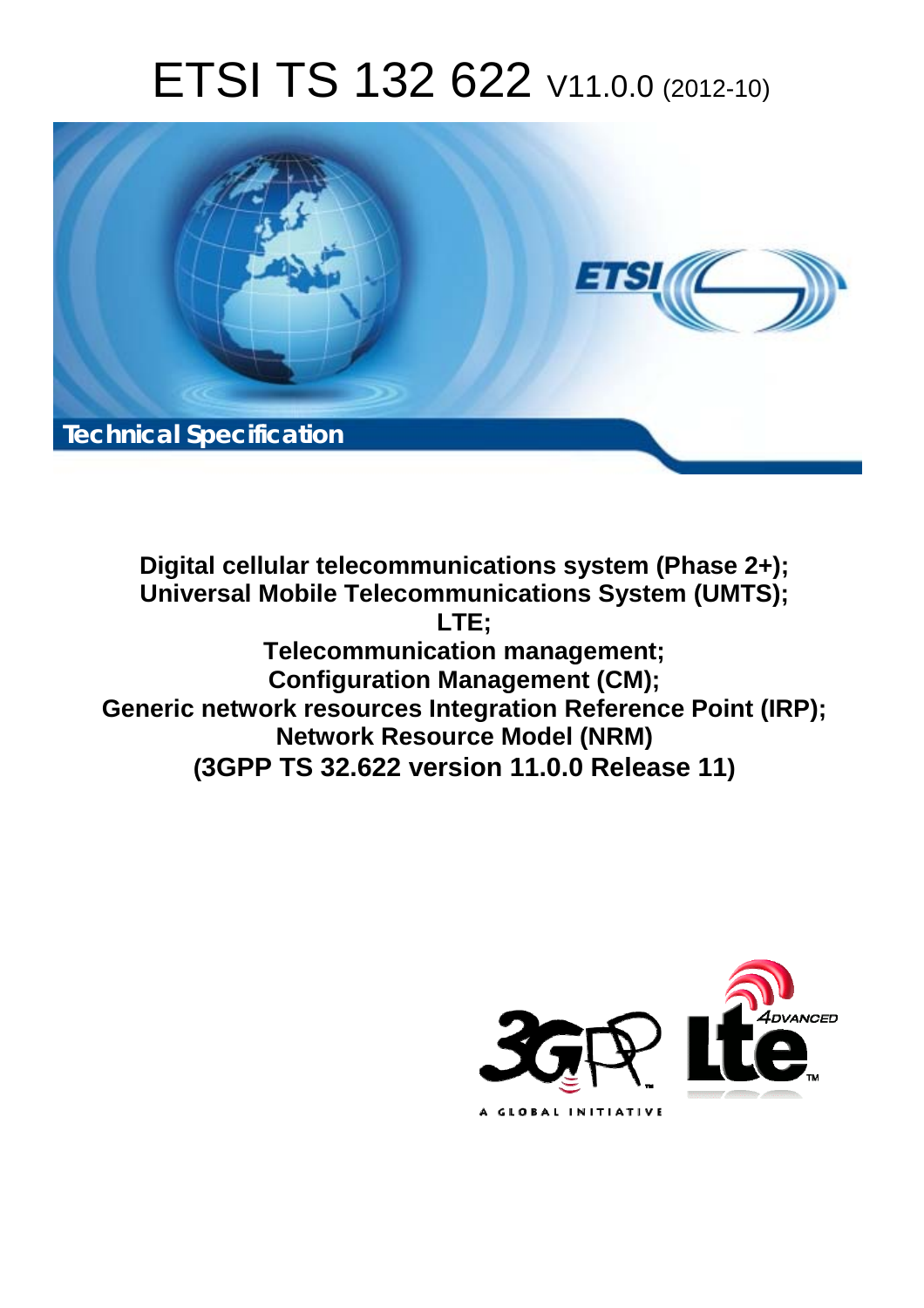Reference RTS/TSGS-0532622vb00

> Keywords GSM,LTE,UMTS

#### *ETSI*

#### 650 Route des Lucioles F-06921 Sophia Antipolis Cedex - FRANCE

Tel.: +33 4 92 94 42 00 Fax: +33 4 93 65 47 16

Siret N° 348 623 562 00017 - NAF 742 C Association à but non lucratif enregistrée à la Sous-Préfecture de Grasse (06) N° 7803/88

#### *Important notice*

Individual copies of the present document can be downloaded from: [http://www.etsi.org](http://www.etsi.org/)

The present document may be made available in more than one electronic version or in print. In any case of existing or perceived difference in contents between such versions, the reference version is the Portable Document Format (PDF). In case of dispute, the reference shall be the printing on ETSI printers of the PDF version kept on a specific network drive within ETSI Secretariat.

Users of the present document should be aware that the document may be subject to revision or change of status. Information on the current status of this and other ETSI documents is available at <http://portal.etsi.org/tb/status/status.asp>

If you find errors in the present document, please send your comment to one of the following services: [http://portal.etsi.org/chaircor/ETSI\\_support.asp](http://portal.etsi.org/chaircor/ETSI_support.asp)

#### *Copyright Notification*

No part may be reproduced except as authorized by written permission. The copyright and the foregoing restriction extend to reproduction in all media.

> © European Telecommunications Standards Institute 2012. All rights reserved.

DECT<sup>™</sup>, PLUGTESTS<sup>™</sup>, UMTS<sup>™</sup> and the ETSI logo are Trade Marks of ETSI registered for the benefit of its Members. **3GPP**TM and **LTE**™ are Trade Marks of ETSI registered for the benefit of its Members and of the 3GPP Organizational Partners.

**GSM**® and the GSM logo are Trade Marks registered and owned by the GSM Association.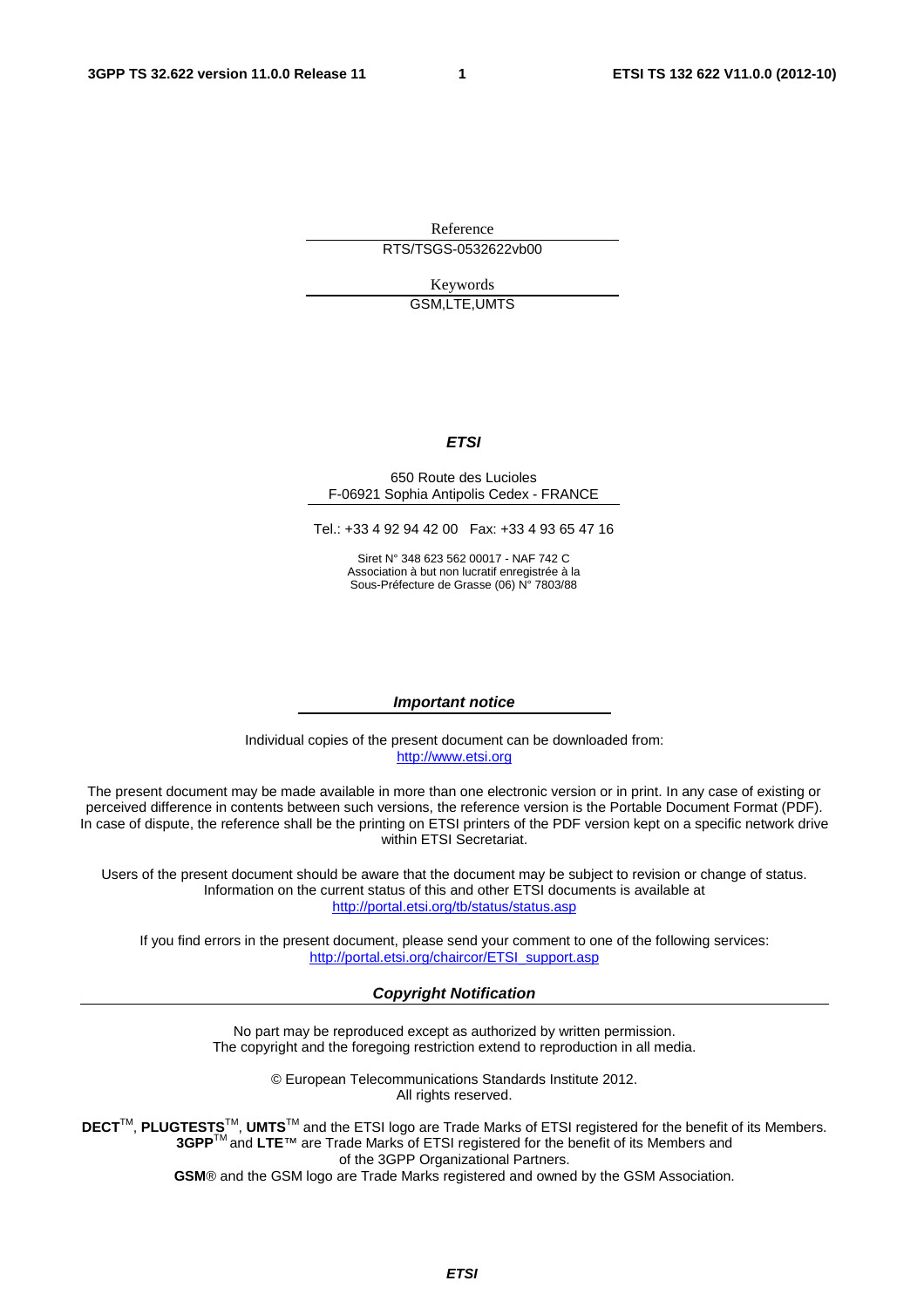## Intellectual Property Rights

IPRs essential or potentially essential to the present document may have been declared to ETSI. The information pertaining to these essential IPRs, if any, is publicly available for **ETSI members and non-members**, and can be found in ETSI SR 000 314: *"Intellectual Property Rights (IPRs); Essential, or potentially Essential, IPRs notified to ETSI in respect of ETSI standards"*, which is available from the ETSI Secretariat. Latest updates are available on the ETSI Web server [\(http://ipr.etsi.org](http://webapp.etsi.org/IPR/home.asp)).

Pursuant to the ETSI IPR Policy, no investigation, including IPR searches, has been carried out by ETSI. No guarantee can be given as to the existence of other IPRs not referenced in ETSI SR 000 314 (or the updates on the ETSI Web server) which are, or may be, or may become, essential to the present document.

## Foreword

This Technical Specification (TS) has been produced by ETSI 3rd Generation Partnership Project (3GPP).

The present document may refer to technical specifications or reports using their 3GPP identities, UMTS identities or GSM identities. These should be interpreted as being references to the corresponding ETSI deliverables.

The cross reference between GSM, UMTS, 3GPP and ETSI identities can be found under [http://webapp.etsi.org/key/queryform.asp.](http://webapp.etsi.org/key/queryform.asp)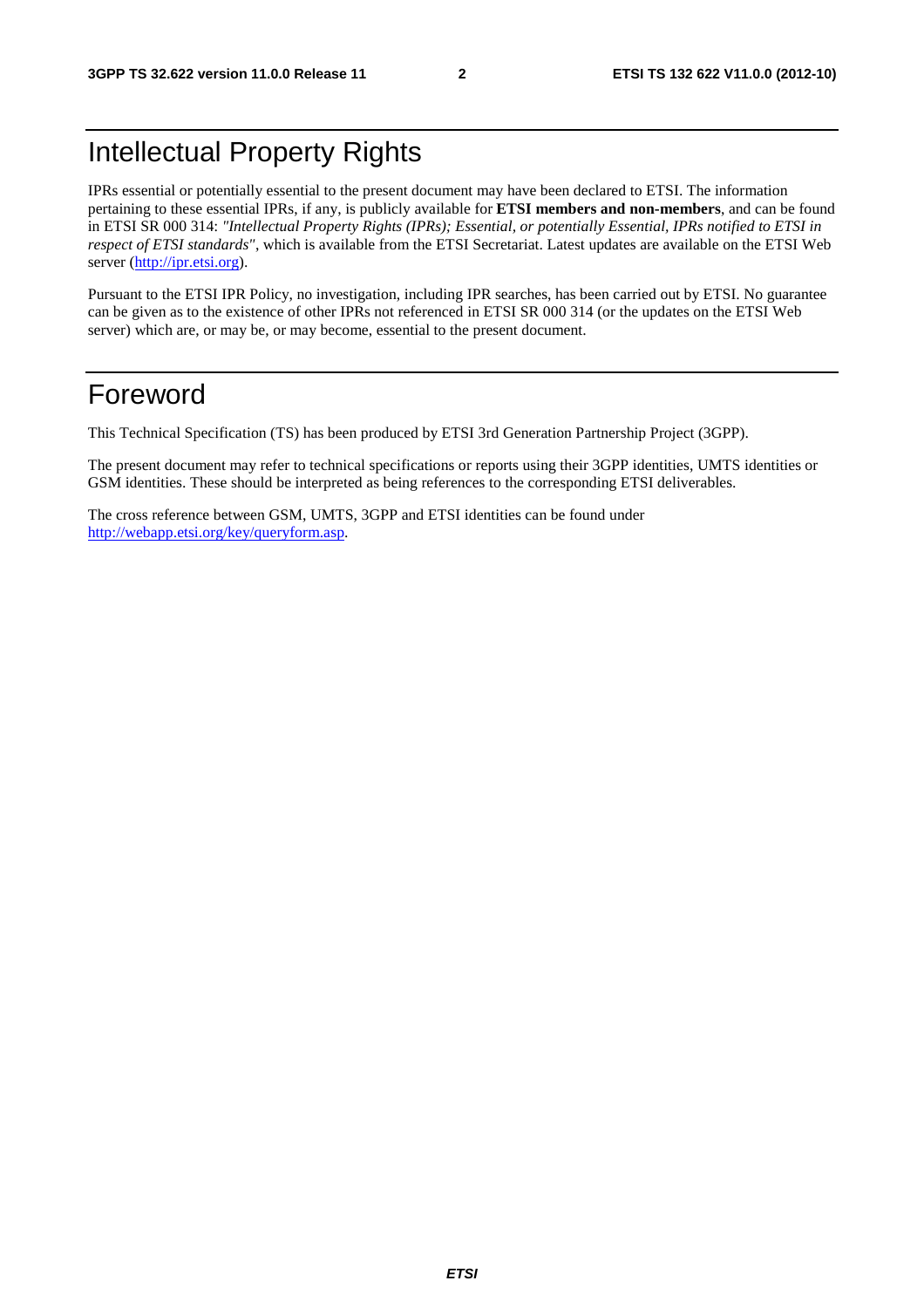$\mathbf{3}$ 

## Contents

| 1                      |  |
|------------------------|--|
| 2                      |  |
| 3                      |  |
| 3.1                    |  |
| 3.2                    |  |
| 4                      |  |
| 5                      |  |
| 6                      |  |
| 6.1                    |  |
| 6.1.1                  |  |
| 6.1.2<br>6.1.2.1       |  |
| 6.1.2.2                |  |
| 6.1.3                  |  |
| 6.1.3.1                |  |
| 6.1.3.1.1              |  |
| 6.1.3.2                |  |
| 6.1.3.2.1              |  |
| 6.1.3.2.2              |  |
| 6.1.3.2.3              |  |
| 6.1.3.2.4              |  |
| 6.1.3.3                |  |
| 6.1.3.3.1              |  |
| 6.1.3.3.2              |  |
| 6.1.3.3.3              |  |
| 6.1.3.3.4              |  |
| 6.1.3.3.5              |  |
| 6.1.3.4                |  |
| 6.1.3.4.1              |  |
| 6.1.3.4.2              |  |
| 6.1.3.5                |  |
| 6.1.3.5.1              |  |
| 6.1.3.5.2              |  |
| 6.1.3.5.3              |  |
| 6.1.3.5.4              |  |
| 6.1.3.6                |  |
| 6.1.3.6.1<br>6.1.3.6.2 |  |
| 6.1.3.6.3              |  |
| 6.1.3.6.4              |  |
| 6.1.3.6.5              |  |
| 6.1.3.7                |  |
| 6.1.3.7.1              |  |
| 6.1.3.7.2              |  |
| 6.1.3.7.3              |  |
| 6.1.3.7.4              |  |
| 6.1.3.7.5              |  |
|                        |  |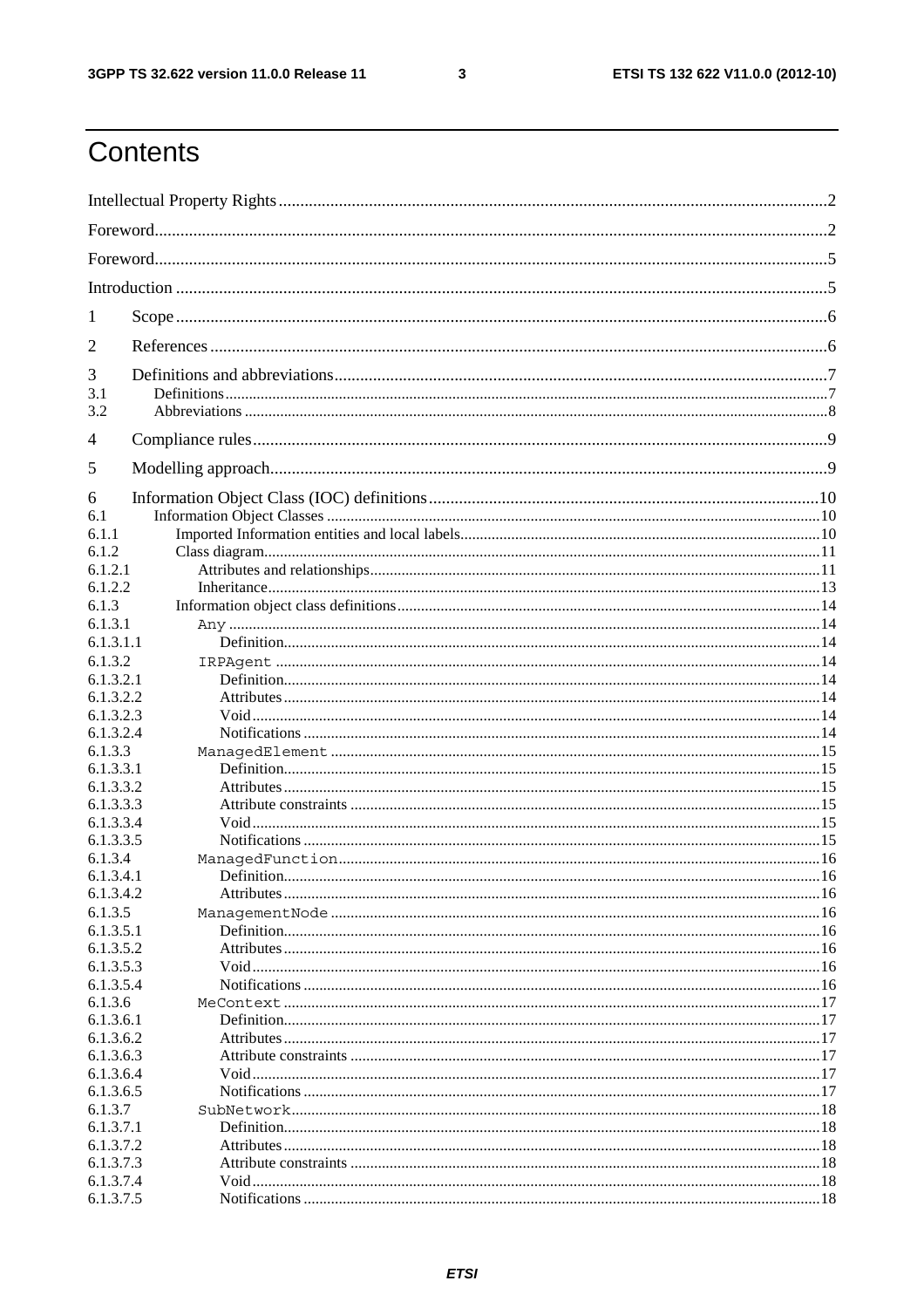#### $\overline{\mathbf{4}}$

| 6.1.3.8    |                               |  |
|------------|-------------------------------|--|
| 6.1.3.8.1  |                               |  |
| 6.1.3.8.2  |                               |  |
| 6.1.3.9    |                               |  |
| 6.1.3.9.1  |                               |  |
| 6.1.3.9.2  |                               |  |
| 6.1.3.10   |                               |  |
| 6.1.3.10.1 |                               |  |
| 6.1.3.10.2 |                               |  |
| 6.1.3.10.3 |                               |  |
| 6.1.3.10.4 |                               |  |
| 6.1.3.11   |                               |  |
| 6.1.3.11.1 |                               |  |
| 6.1.3.11.2 |                               |  |
| 6.1.4      |                               |  |
| 6.1.4.1    |                               |  |
| 6.1.4.1.1  |                               |  |
| 6.1.4.1.2  |                               |  |
| 6.1.4.1.3  |                               |  |
| 6.1.5      |                               |  |
| 6.1.5.1    |                               |  |
| 6.1.5.2    |                               |  |
| 6.1.6      |                               |  |
| 6.1.7      |                               |  |
|            |                               |  |
|            | <b>Annex A (informative):</b> |  |
|            | <b>Annex B</b> (informative): |  |
|            |                               |  |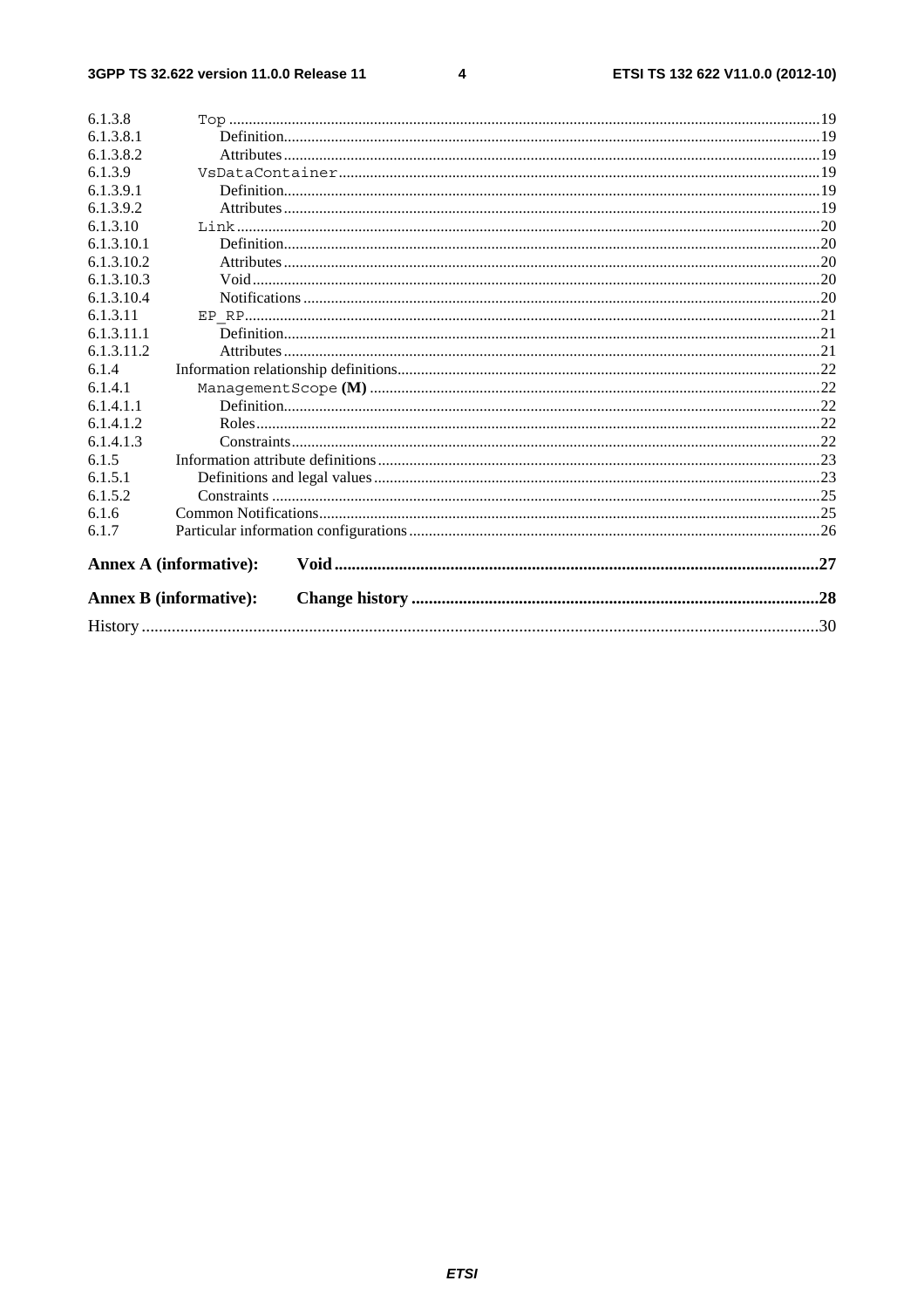### Foreword

This Technical Specification has been produced by the 3<sup>rd</sup> Generation Partnership Project (3GPP).

The contents of the present document are subject to continuing work within the TSG and may change following formal TSG approval. Should the TSG modify the contents of the present document, it will be re-released by the TSG with an identifying change of release date and an increase in version number as follows:

Version x.y.z

where:

- x the first digit:
	- 1 presented to TSG for information;
	- 2 presented to TSG for approval;
	- 3 or greater indicates TSG approved document under change control.
- y the second digit is incremented for all changes of substance, i.e. technical enhancements, corrections, updates, etc.
- z the third digit is incremented when editorial only changes have been incorporated in the document.

## Introduction

The present document is part of a TS-family covering the 3<sup>rd</sup> Generation Partnership Project; Technical Specification Group Services and System Aspects; Telecommunication management; as identified below:

- 32.621: Configuration Management (CM); Generic network resources Integration Reference Point (IRP): Requirements **32.622: Configuration Management (CM); Generic network resources Integration Reference Point (IRP): Network Resource Model (NRM)**  32.626: Configuration Management (CM); Generic network resources Integration Reference Point (IRP);
- Solution Set (SS) definitions

The interface Itf-N, defined in 3GPP TS 32.102 [2], is built up by a number of Integration Reference Points (IRPs) and a related Name Convention, which realise the functional capabilities over this interface. The basic structure of the IRPs is defined in 3GPP TS 32.101 [1] and 3GPP TS 32.102 [2].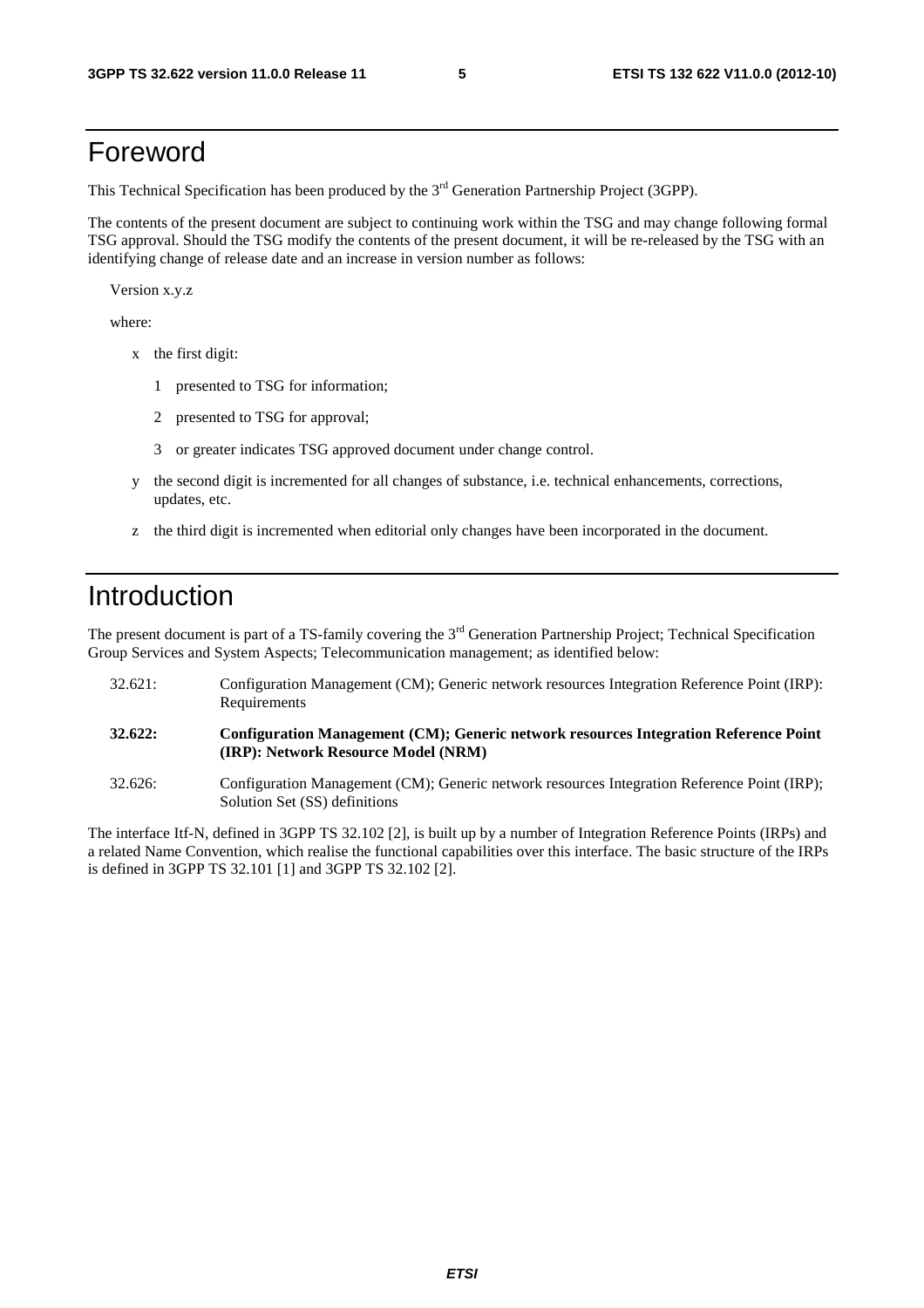## 1 Scope

The present document specifies the Generic network resource information that can be communicated between an IRPAgent and one or several IRPManagers for network management purposes.

This document specifies the semantics of information object class attributes and relations visible across the reference point in a protocol and technology neutral way. It does not define their syntax and encoding.

The document specifies the information in a generic manner in that the information specified is a base from which all other NRM IRP ISs such as GERAN NRM IRP IS [20] can inherit or have associations with.

## 2 References

The following documents contain provisions which, through reference in this text, constitute provisions of the present document.

- References are either specific (identified by date of publication, edition number, version number, etc.) or non-specific.
- For a specific reference, subsequent revisions do not apply.
- For a non-specific reference, the latest version applies. In the case of a reference to a 3GPP document (including a GSM document), a non-specific reference implicitly refers to the latest version of that document *in the same Release as the present document*.
- [1] 3GPP TS 32.101: "Telecommunication management; Principles and high level requirements".
- [2] 3GPP TS 32.102: "Telecommunication management; Architecture".
- [3] 3GPP TS 32.302: "Telecommunication management; Configuration Management (CM); Notification Integration Reference Point (IRP): Information Service (IS)".
- [4] 3GPP TS 32.150: "Telecommunication management; Integration Reference Point (IRP) Concept and Definitions".
- [5] 3GPP TS 32.312: "Telecommunication management; Generic Integration Reference Point (IRP) management; Information Service (IS)".
- [6] Void.
- [7] ITU-T Recommendation X.710 (1991): "Common Management Information Service Definition for CCITT Applications".
- [8] [10] Void.
- [11] 3GPP TS 32.111-2: "Telecommunication management; Fault Management; Part 2: Alarm Integration Reference Point (IRP): Information Service (IS)".
- [13] 3GPP TS 32.300: "Telecommunication management; Configuration Management (CM); Name convention for Managed Objects".
- [14] 3GPP TS 32.600: "Telecommunication management; Configuration Management (CM); Concept and high-level requirements".
- $[15] [16]$  Void.
- [17] 3GPP TS 32.662: "Telecommunication management; Configuration Management (CM); Kernel CM Information Service (IS)".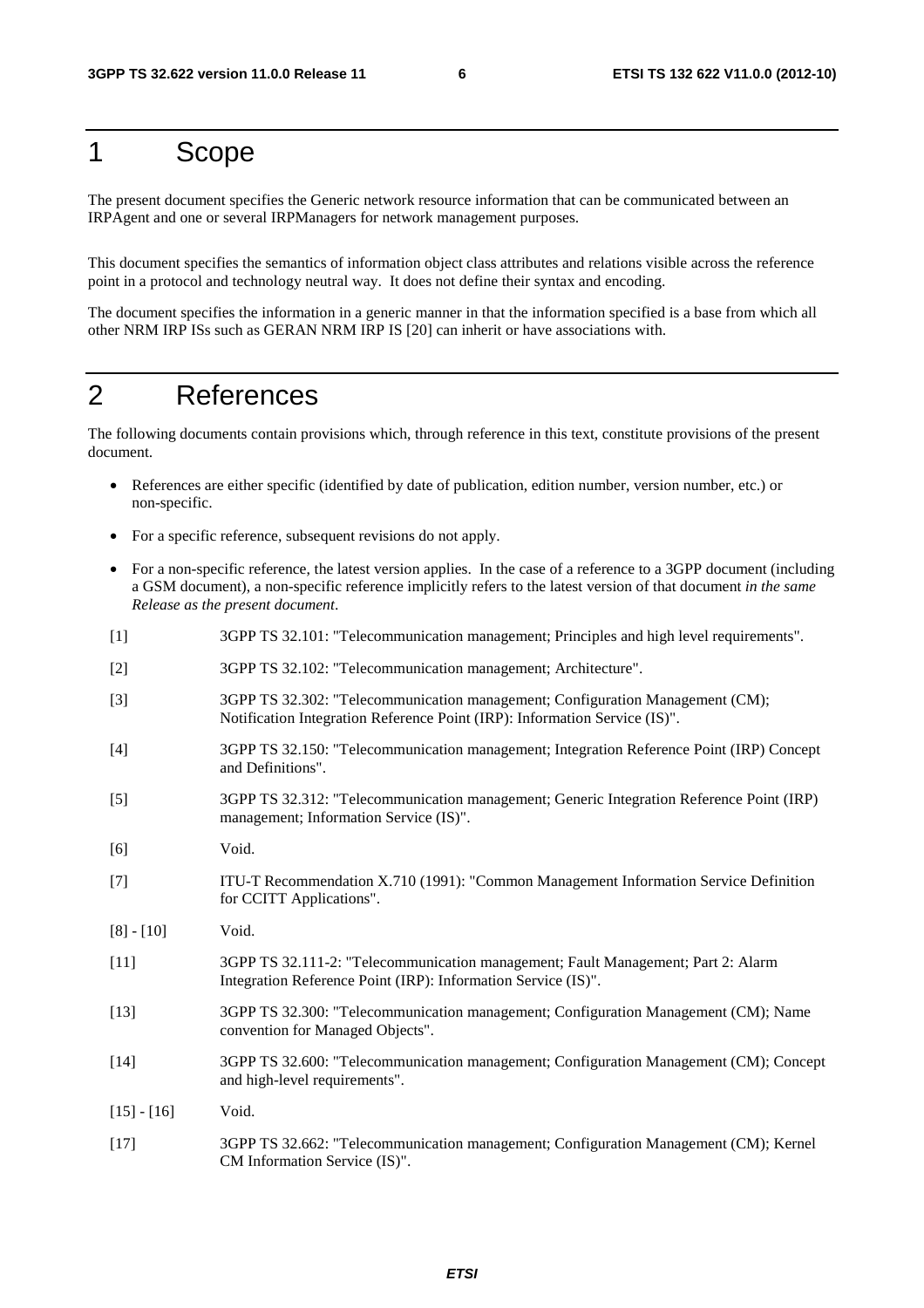- [18] 3GPP TS 32.152: "Telecommunication management; Integration Reference Point (IRP) Information Service (IS) Unified Modelling Language (UML) repertoire".
- [19] 3GPP TS 32.532: "Telecommunication management; Software Management Integration Reference Point (IRP); Information Service (IS)"
- [20] 3GPP TS 32.662: "Telecommunication management; Configuration Management (CM); GERAN network resources Integration Reference Point (IRP); Network Resource Model (NRM)".

## 3 Definitions and abbreviations

### 3.1 Definitions

For the purposes of the present document, the following terms and definitions apply. For terms and definitions not found here, please refer to 3GPP TS 32.101 [1], 3GPP TS 32.102 [2], 3GPP TS 32.150 [4] and 3GPP TS 32.600 [14].

**Association**: In general it is used to model relationships between Managed Objects. Associations can be implemented in several ways, such as:

- (1) name bindings,
- (2) reference attributes, and
- (3) association objects.

This IRP stipulates that containment associations shall be expressed through name bindings, but it does not stipulate the implementation for other types of associations as a general rule. These are specified as separate entities in the object models (UML diagrams). Currently however, all (non-containment) associations are modelled by means of reference attributes of the participating MOs.

**Information Object Class (IOC):** Within the context of all IRP IS specifications, IOC is the term used instead of MOC for a managed object class. MOC is used on the SS level. See also the definition of **Managed Object.**

**Managed Element (ME)**: An instance of the Managed Object Class ManagedElement.

**Managed Object (MO)**: In the context of the present document, a Managed Object (MO) is a software object that encapsulates the manageable characteristics and behaviour of a particular Network Resource. See also the def. of MO in TS 32.101 [1]. The MO is instance of a MO class (MOC) defined in a MIM/NRM. This class, within the context of this Information Service specification called **Information Object Class (IOC),** has attributes that provide information used to characterize the objects that belong to the class (the term "attribute" is taken from TMN and corresponds to a "property" according to CIM). Furthermore, an MO class can have operations that represent the behaviour relevant for that class (the term "operation" is taken from TMN and corresponds to a "method" according to CIM). An MO class may support notifications that provide information about an event occurrence within a network resource.

**Management Information Base (MIB)**: A MIB is an instance of an NRM and has some values on the defined attributes and associations specific for that instance. In the context of the present document, an MIB consists of:

- (1) a Name space (describing the MO containment hierarchy in the MIB through Distinguished Names),
- (2) a number of Managed Objects with their attributes and
- (3) a number of Associations between these MOs. Also note that TMN (ITU-T Recommendation X.710 [7]) defines a concept of a Management Information Tree (also known as a Naming Tree) that corresponds to the name space (containment hierarchy) portion of this MIB definition. Figure 3.1 depicts the relationships between a Name space and a number of participating MOs (the shown association is of a non-containment type)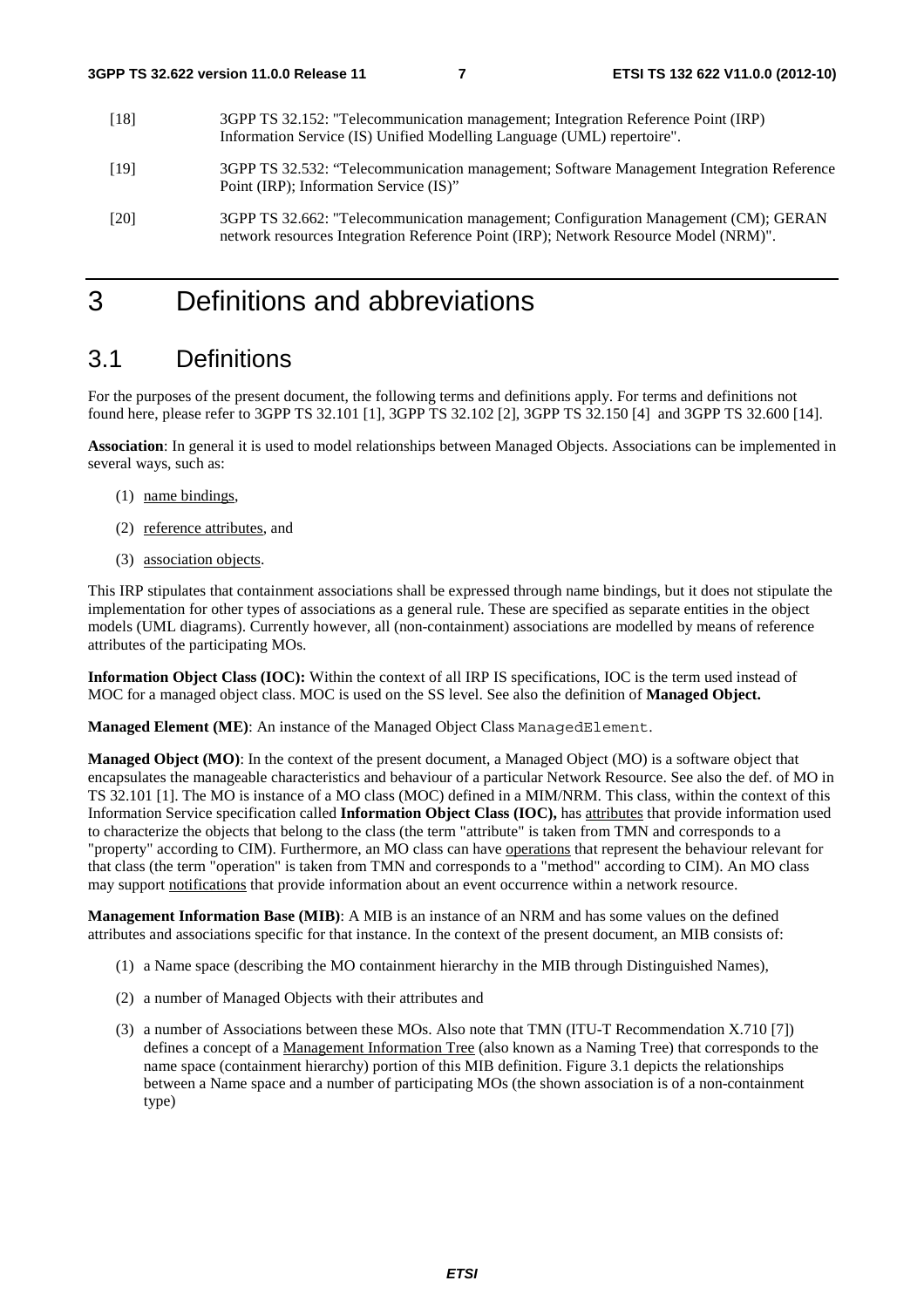

**Figure 3.1: Relationships between a Name space and a number of participating MOs** 

**Management Information Model (MIM)**: Also referred to as NRM – see the definition below.

**Name space**: A name space is a collection of names. The IRP name convention (see 3GPP TS 32.300 [13]) restricts the name space to a hierarchical containment structure, including its simplest form - the one-level, flat name space. All Managed Objects in a MIB shall be included in the corresponding name space and the MIB/name space shall only support a strict hierarchical containment structure (with one root object). A Managed Object that contains another is said to be the superior (parent); the contained Managed Object is referred to as the subordinate (child). The parent of all MOs in a single name space is called a Local Root. The ultimate parent of all MOs of all managed systems is called the Global Root.

**Network Resource Model (NRM)**: A model representing the actual managed telecommunications network resources that a System is providing through the subject IRP. An NRM describes Managed Object Classes, their associations, attributes and operations. The NRM is also referred to as "MIM" (see above), which originates from the ITU-T TMN.

**Node B:** A logical node responsible for radio transmission/reception in one or more cells to/from the User Equipment. It terminates the Iub interface towards the RNC.

### 3.2 Abbreviations

For the purposes of the present document, the following abbreviations apply:

| BG<br><b>Border Gateway</b><br><b>Common Information Model</b><br><b>CIM</b><br>CN<br><b>Core Network</b><br>DN<br>Distinguished Name (see 3GPP TS 32.300 [13])<br><b>Element Manager</b><br>EM<br><b>Fault Management</b><br>FM<br><b>GGSN</b><br><b>Gateway GPRS Support Node</b><br>Gateway MSC<br>GMSC<br><b>GPRS</b><br>General Packet Radio System<br><b>HLR</b><br>Home Location Register<br><b>IOC</b><br><b>Information Object Class</b><br><b>Integration Reference Point</b><br><b>IRP</b><br>Interface between RNC and Node B<br>Iub<br><b>LDAP</b><br><b>Lightweight Directory Access Protocol</b><br>ME<br><b>Managed Element</b><br><b>MIB</b><br><b>Management Information Base</b><br>Management Information Model<br>МIМ<br><b>MIT</b><br>Management Information Tree (or Naming Tree)<br><b>Managed Object</b><br>MO<br><b>MOC</b><br><b>Managed Object Class</b><br>Managed Object Instance<br>MOI<br><b>MSC</b><br>Mobile Services Switching Centre<br><b>NE</b><br>Network Element<br>NM<br>Network Manager<br><b>Network Resource</b><br><b>NR</b><br><b>NRM</b><br>Network Resource Model<br>OSI<br>Open Systems Interconnection<br>PM<br>Performance Management<br>Relative Distinguished Name (see 3GPP TS 32.300 [13])<br><b>RDN</b> | AUC | <b>AUthentication Centre</b> |
|-----------------------------------------------------------------------------------------------------------------------------------------------------------------------------------------------------------------------------------------------------------------------------------------------------------------------------------------------------------------------------------------------------------------------------------------------------------------------------------------------------------------------------------------------------------------------------------------------------------------------------------------------------------------------------------------------------------------------------------------------------------------------------------------------------------------------------------------------------------------------------------------------------------------------------------------------------------------------------------------------------------------------------------------------------------------------------------------------------------------------------------------------------------------------------------------------------------------------------------------------------------------|-----|------------------------------|
|                                                                                                                                                                                                                                                                                                                                                                                                                                                                                                                                                                                                                                                                                                                                                                                                                                                                                                                                                                                                                                                                                                                                                                                                                                                                 |     |                              |
|                                                                                                                                                                                                                                                                                                                                                                                                                                                                                                                                                                                                                                                                                                                                                                                                                                                                                                                                                                                                                                                                                                                                                                                                                                                                 |     |                              |
|                                                                                                                                                                                                                                                                                                                                                                                                                                                                                                                                                                                                                                                                                                                                                                                                                                                                                                                                                                                                                                                                                                                                                                                                                                                                 |     |                              |
|                                                                                                                                                                                                                                                                                                                                                                                                                                                                                                                                                                                                                                                                                                                                                                                                                                                                                                                                                                                                                                                                                                                                                                                                                                                                 |     |                              |
|                                                                                                                                                                                                                                                                                                                                                                                                                                                                                                                                                                                                                                                                                                                                                                                                                                                                                                                                                                                                                                                                                                                                                                                                                                                                 |     |                              |
|                                                                                                                                                                                                                                                                                                                                                                                                                                                                                                                                                                                                                                                                                                                                                                                                                                                                                                                                                                                                                                                                                                                                                                                                                                                                 |     |                              |
|                                                                                                                                                                                                                                                                                                                                                                                                                                                                                                                                                                                                                                                                                                                                                                                                                                                                                                                                                                                                                                                                                                                                                                                                                                                                 |     |                              |
|                                                                                                                                                                                                                                                                                                                                                                                                                                                                                                                                                                                                                                                                                                                                                                                                                                                                                                                                                                                                                                                                                                                                                                                                                                                                 |     |                              |
|                                                                                                                                                                                                                                                                                                                                                                                                                                                                                                                                                                                                                                                                                                                                                                                                                                                                                                                                                                                                                                                                                                                                                                                                                                                                 |     |                              |
|                                                                                                                                                                                                                                                                                                                                                                                                                                                                                                                                                                                                                                                                                                                                                                                                                                                                                                                                                                                                                                                                                                                                                                                                                                                                 |     |                              |
|                                                                                                                                                                                                                                                                                                                                                                                                                                                                                                                                                                                                                                                                                                                                                                                                                                                                                                                                                                                                                                                                                                                                                                                                                                                                 |     |                              |
|                                                                                                                                                                                                                                                                                                                                                                                                                                                                                                                                                                                                                                                                                                                                                                                                                                                                                                                                                                                                                                                                                                                                                                                                                                                                 |     |                              |
|                                                                                                                                                                                                                                                                                                                                                                                                                                                                                                                                                                                                                                                                                                                                                                                                                                                                                                                                                                                                                                                                                                                                                                                                                                                                 |     |                              |
|                                                                                                                                                                                                                                                                                                                                                                                                                                                                                                                                                                                                                                                                                                                                                                                                                                                                                                                                                                                                                                                                                                                                                                                                                                                                 |     |                              |
|                                                                                                                                                                                                                                                                                                                                                                                                                                                                                                                                                                                                                                                                                                                                                                                                                                                                                                                                                                                                                                                                                                                                                                                                                                                                 |     |                              |
|                                                                                                                                                                                                                                                                                                                                                                                                                                                                                                                                                                                                                                                                                                                                                                                                                                                                                                                                                                                                                                                                                                                                                                                                                                                                 |     |                              |
|                                                                                                                                                                                                                                                                                                                                                                                                                                                                                                                                                                                                                                                                                                                                                                                                                                                                                                                                                                                                                                                                                                                                                                                                                                                                 |     |                              |
|                                                                                                                                                                                                                                                                                                                                                                                                                                                                                                                                                                                                                                                                                                                                                                                                                                                                                                                                                                                                                                                                                                                                                                                                                                                                 |     |                              |
|                                                                                                                                                                                                                                                                                                                                                                                                                                                                                                                                                                                                                                                                                                                                                                                                                                                                                                                                                                                                                                                                                                                                                                                                                                                                 |     |                              |
|                                                                                                                                                                                                                                                                                                                                                                                                                                                                                                                                                                                                                                                                                                                                                                                                                                                                                                                                                                                                                                                                                                                                                                                                                                                                 |     |                              |
|                                                                                                                                                                                                                                                                                                                                                                                                                                                                                                                                                                                                                                                                                                                                                                                                                                                                                                                                                                                                                                                                                                                                                                                                                                                                 |     |                              |
|                                                                                                                                                                                                                                                                                                                                                                                                                                                                                                                                                                                                                                                                                                                                                                                                                                                                                                                                                                                                                                                                                                                                                                                                                                                                 |     |                              |
|                                                                                                                                                                                                                                                                                                                                                                                                                                                                                                                                                                                                                                                                                                                                                                                                                                                                                                                                                                                                                                                                                                                                                                                                                                                                 |     |                              |
|                                                                                                                                                                                                                                                                                                                                                                                                                                                                                                                                                                                                                                                                                                                                                                                                                                                                                                                                                                                                                                                                                                                                                                                                                                                                 |     |                              |
|                                                                                                                                                                                                                                                                                                                                                                                                                                                                                                                                                                                                                                                                                                                                                                                                                                                                                                                                                                                                                                                                                                                                                                                                                                                                 |     |                              |
|                                                                                                                                                                                                                                                                                                                                                                                                                                                                                                                                                                                                                                                                                                                                                                                                                                                                                                                                                                                                                                                                                                                                                                                                                                                                 |     |                              |
|                                                                                                                                                                                                                                                                                                                                                                                                                                                                                                                                                                                                                                                                                                                                                                                                                                                                                                                                                                                                                                                                                                                                                                                                                                                                 |     |                              |
|                                                                                                                                                                                                                                                                                                                                                                                                                                                                                                                                                                                                                                                                                                                                                                                                                                                                                                                                                                                                                                                                                                                                                                                                                                                                 |     |                              |
|                                                                                                                                                                                                                                                                                                                                                                                                                                                                                                                                                                                                                                                                                                                                                                                                                                                                                                                                                                                                                                                                                                                                                                                                                                                                 |     |                              |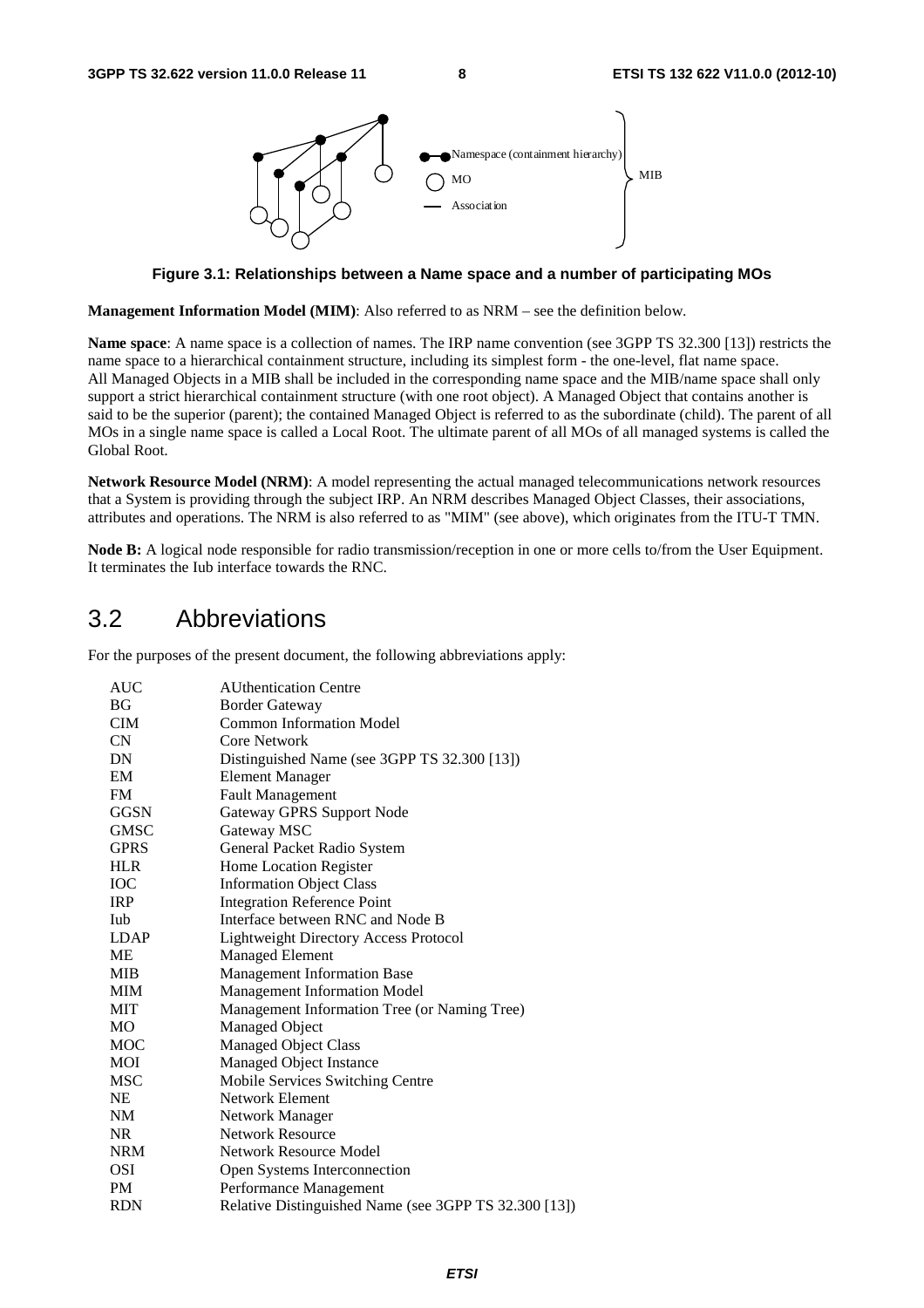| <b>RNC</b>       | Radio Network Controller                     |
|------------------|----------------------------------------------|
| <b>SGSN</b>      | Serving GPRS Support Node                    |
| <b>SMI</b>       | <b>Structure of Management Information</b>   |
| <b>SMS</b>       | <b>Short Message Service</b>                 |
| SMS-GMSC         | <b>SMS Gateway MSC</b>                       |
| <b>SMS-IWMSC</b> | SMS Interworking MSC                         |
| <b>SNMP</b>      | Simple Network Management Protocol           |
| SS.              | <b>Solution Set</b>                          |
| <b>TMN</b>       | <b>Telecommunications Management Network</b> |
| <b>UML</b>       | Unified Modelling Language                   |
| <b>UMTS</b>      | Universal Mobile Telecommunications System   |
| <b>VLR</b>       | Visitor Location Register                    |
| <b>WBEM</b>      | <b>Web-Based Enterprise Management</b>       |
| <b>XML</b>       | eXtensible Mark-up Language                  |
|                  |                                              |

## 4 Compliance rules

The following defines the meaning of Mandatory and Optional IOC attributes and associations between IOCs, in Solution Sets to the IRP IS defined by the present document:

- The IRPManager shall support all mandatory attributes/associations. The IRPManager shall be prepared to receive information related to mandatory as well as optional attributes/associations without failure; however the IRPManager does not have to support handling of the optional attributes/associations.
- The IRPAgent shall support all mandatory attributes/associations. It may support optional attributes/associations.

An IRPAgent that incorporates vendor-specific extensions shall support normal communication with a 3GPP SA5-compliant IRPManager with respect to all Mandatory and Optional managed object classes, attributes, associations, operations, parameters and notifications without requiring the IRPManager to have any knowledge of the extensions.

Given that

- rules for vendor-specific extensions remain to be fully specified, and
- many scenarios under which IRPManager and IRPAgent interwork may exist,

it is recognised that the IRPManager, even though it is not required to have knowledge of vendor-specific extensions, may be required to be implemented with an awareness that extensions can exist and behave accordingly.

## 5 Modelling approach

See 3GPP TS 32.102 [2] clause 10.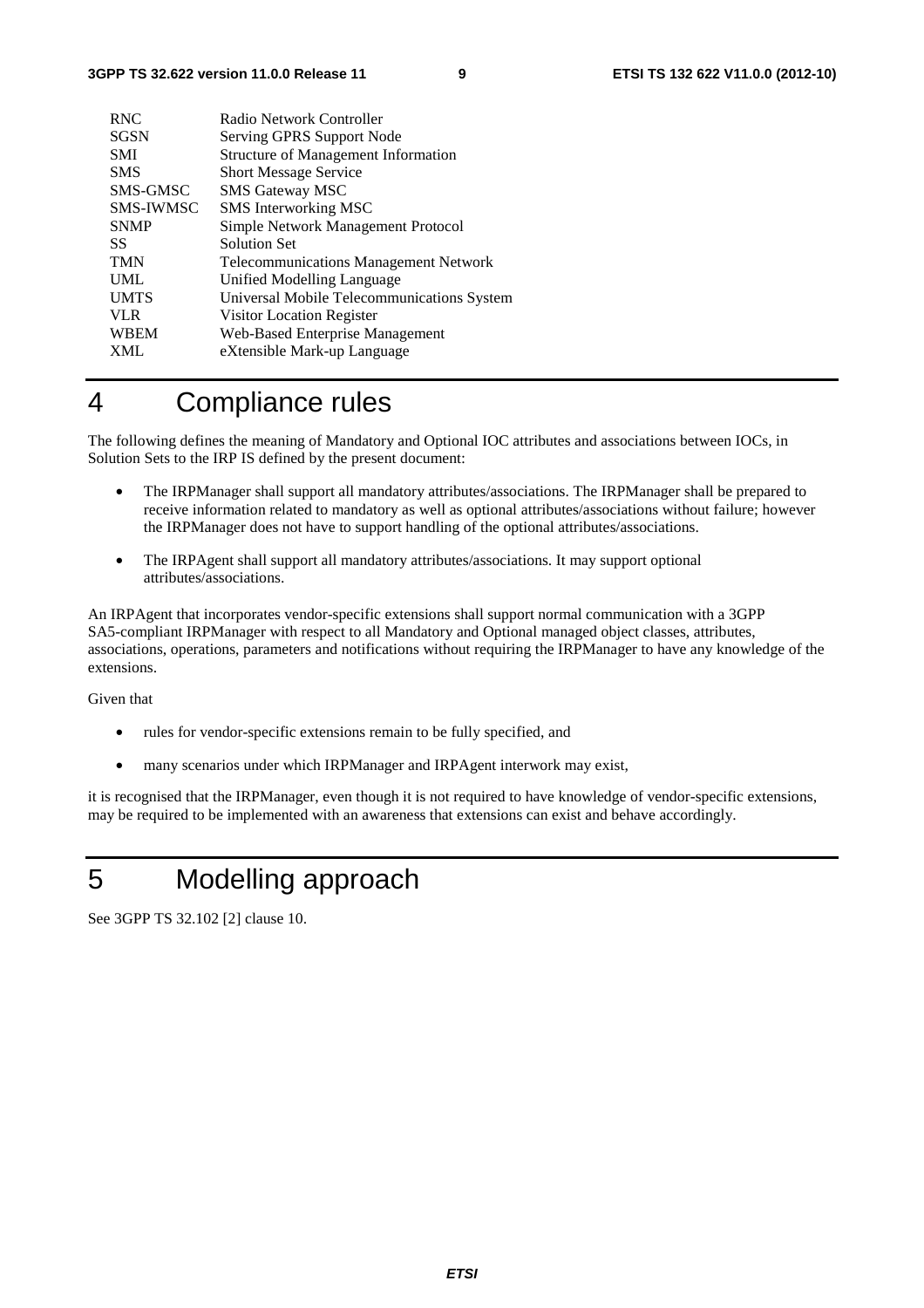## 6 Information Object Class (IOC) definitions

## 6.1 Information Object Classes

## 6.1.1 Imported Information entities and local labels

| Label reference                                                     | <b>Local label</b>              |
|---------------------------------------------------------------------|---------------------------------|
| 3GPP TS 32.111-2 [11], notification, notifyAckStateChanged          | notifyAckStateChanged           |
| 3GPP TS 32.662 [17], notification, notifyAttributeValueChanged      | notifyAttributeValueChanged     |
| 3GPP TS 32.111-2 [11], notification, notifyChangedAlarm             | notifyChangedAlarm              |
| 3GPP TS 32.111-2 [11], notification, notifyClearedAlarm             | notifyClearedAlarm              |
| 3GPP TS 32.111-2 [11], notification, notifyComments                 | notifyComments                  |
| 3GPP TS 32.111-2 [11], notification, notifyNewAlarm                 | notifyNewAlarm                  |
| 3GPP TS 32.662 [17], notification, notifyObjectCreation             | notifyObjectCreation            |
| 3GPP TS 32.662 [17], notification, notifyObjectDeletion             | notifyObjectDeletion            |
| 3GPP TS 32.111-2 [11], notification, notifyAlarmListRebuilt         | notifyAlarmListRebuilt          |
| 3GPP TS 32.111-2 [11], notification, notifyPotentialFaultyAlarmList | notifyPotentialFaultyAlarmList  |
| 3GPP TS 32.532 [19], notification, notifyDownloadNESwStatusChanged  | notifyDownloadNESwStatusChanged |
| 3GPP TS 32.532 [19], notification, notifyInstallNESwStatusChanged   | notifyInstallNESwStatusChanged  |
| 3GPP TS 32.532 [19], notification, notifyActivateNESwStatusChanged  | notifyActivateNESwStatusChanged |
| 3GPP TS 32.312 [5], Support IOC, ManagedGenericIRP                  | ManagedGenericIRP               |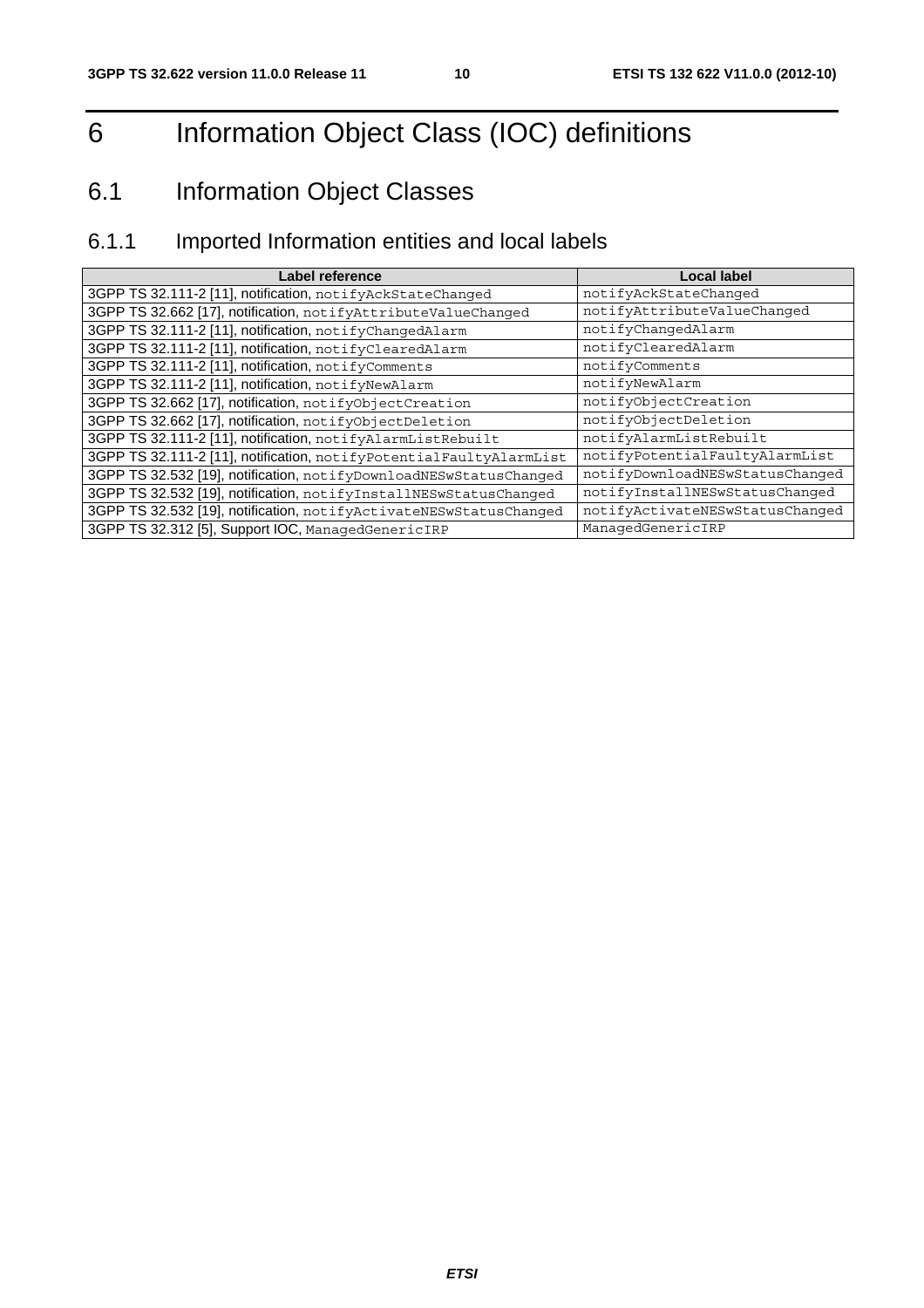### 6.1.2 Class diagram

#### 6.1.2.1 Attributes and relationships

This subclause depicts the set of classes (i.e Information Object Classes (IOCs) and Support IOCs) that encapsulate information relevant for this service. This sub-clause provides the overview of all information object classes in UML. Subsequent clauses provide more detailed specification of various aspects of these information object classes.

Figure 6.1 shows the containment/naming hierarchy and the associations of the classes defined in the present document.



NOTE 1: ManagedElement may be contained in either a SubNetwork or a MeContext instance (also shown by the {xor} constraint), or have no parent instance at all.

NOTE 2: Void

NOTE 3: Each instance of the VsDataContainer shall only be contained under one IOC. The VsDataContainer can be contained under IOCs defined in other NRMs.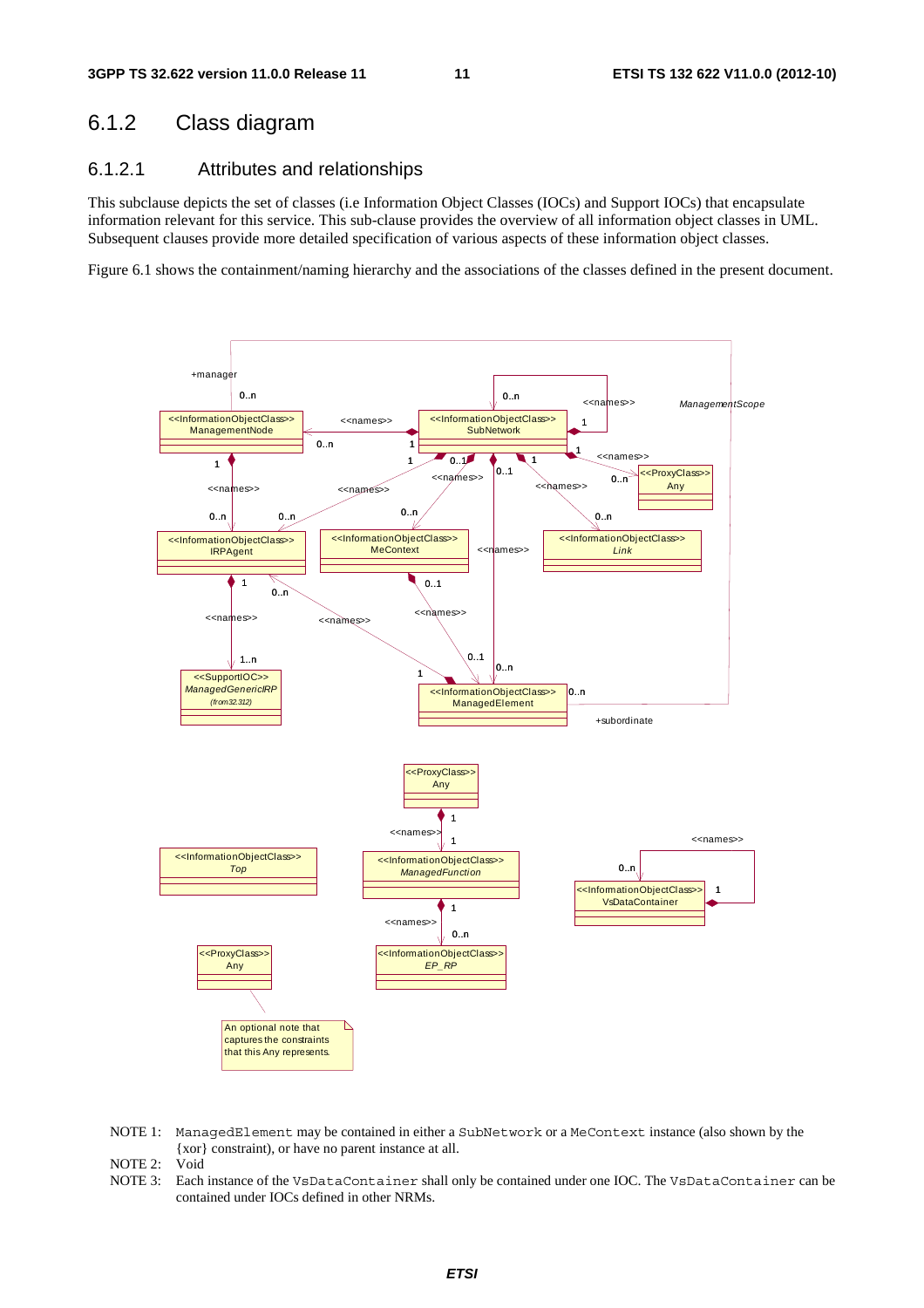- NOTE 4: If the configuration contains several instances of SubNetwork, exactly one SubNetwork instance shall directly or indirectly contain all the other SubNetwork instances.
- NOTE 5: The SubNetwork instance not contained in any other instance of SubNetwork is referred to as "the root SubNetwork instance".
- NOTE 6: ManagementNode shall be contained in the root SubNetwork instance.
- NOTE 7: If contained in a SubNetwork instance, IRPAgent shall be contained in the root SubNetwork instance.
- NOTE 8: For a clarification on the choice of containment of the IRPAgent (since it has three possible parents), see the def. of IRPAgent.

#### **Figure 6.1: Generic NRM Containment/Naming and Association diagram**

Each Managed Object is identified with a Distinguished Name (DN) according to 3GPP TS 32.300 [13] that expresses its containment hierarchy. As an example, the DN of a ManagedElement instance could have a format like:

SubNetwork=Sweden,MeContext =MEC-Gbg-1, ManagedElement=RNC-Gbg-1.



NOTE 1: Void<br>NOTE 2: Each

Each instance of the VsDataContainer shall only be contained under one IOC. The VsDataContainer can be contained under IOCs defined in other NRMs by virtue of inheritance from the GENERIC NRM.

#### **Figure 6.2: VsDataContainer Containment/Naming and Association in GENERIC NRM diagram**

The VsDataContainer is only used for the Bulk CM IRP.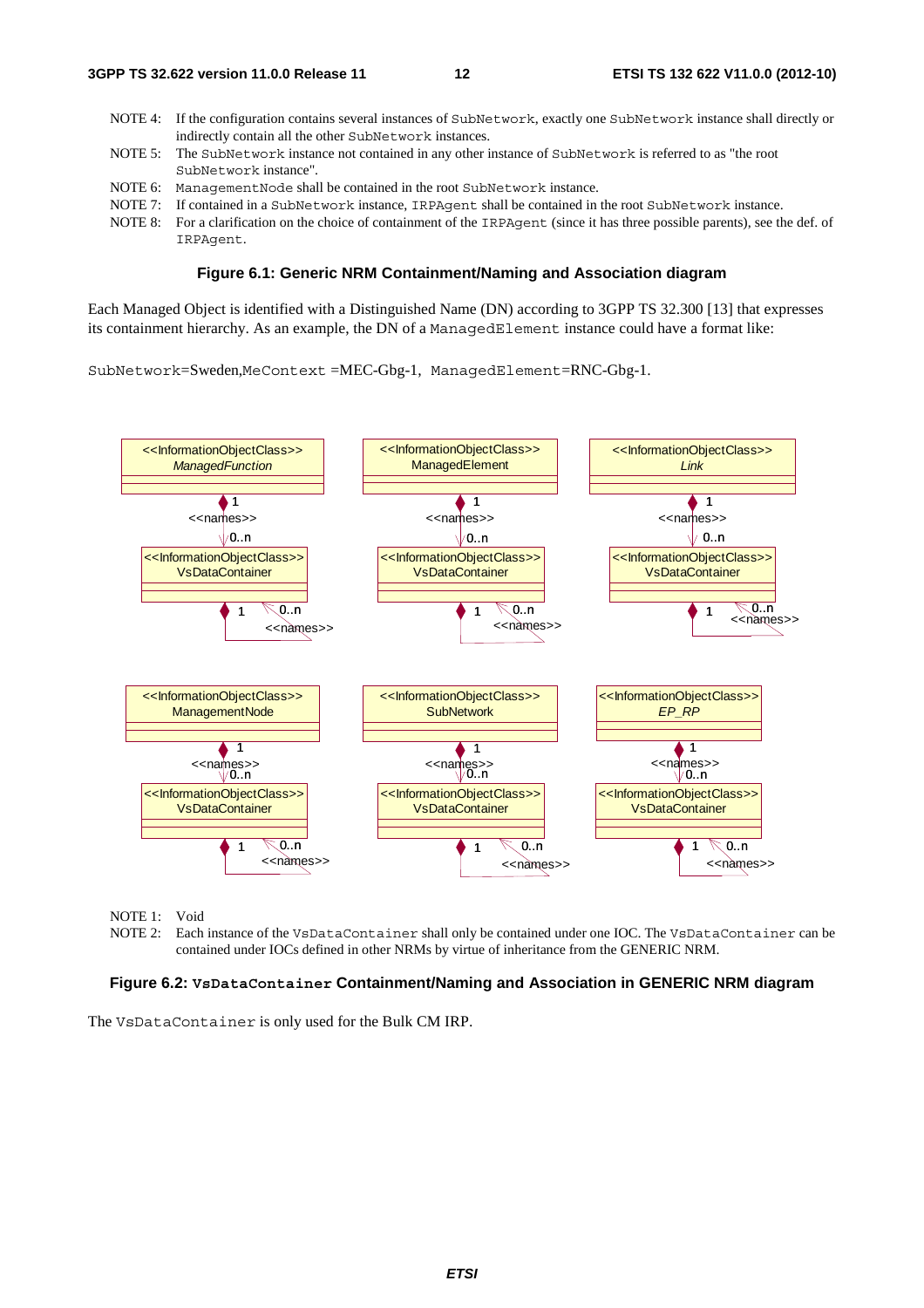#### 6.1.2.2 Inheritance

This clause depicts the inheritance relationships that exist between information object classes.

Figure 6.3 shows the inheritance diagram.



**Figure 6.3: Generic Network Resource Model IRP Inheritance Hierarchy**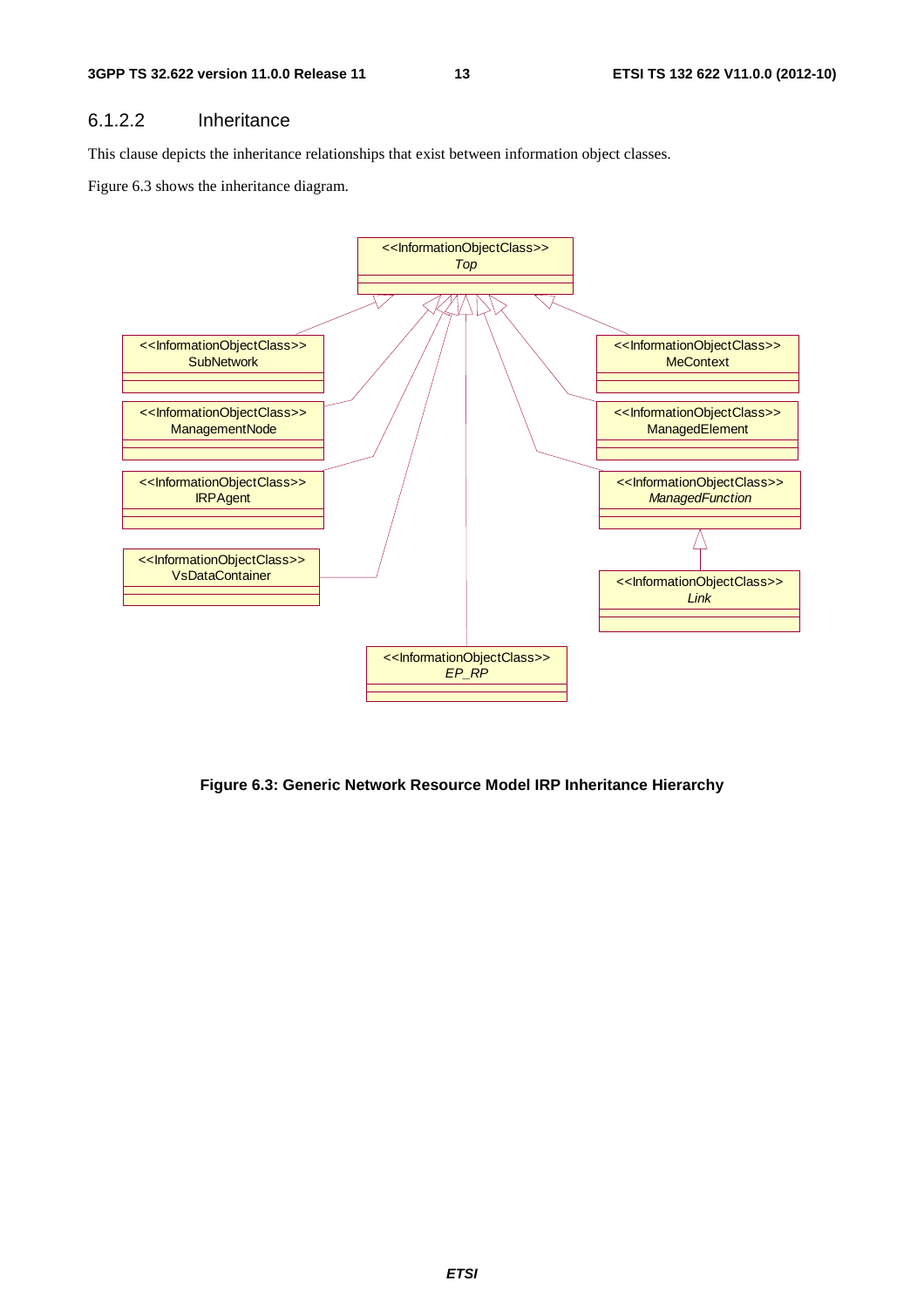### 6.1.3 Information object class definitions

6.1.3.1 Any

#### 6.1.3.1.1 Definition

This class represents the classes (e.g. IOC or SupportIOC) that are not defined in this specification but are or will be defined in other IRP specification(s).

#### 6.1.3.2 IRPAgent

#### 6.1.3.2.1 Definition

This IOC represents the functionality of an IRPAgent. It shall be present. For a definition of IRPAgent, see 3GPP TS 32.102 [2].

The IRPAgent will be contained under an IOC as follows (only one of the options shall be used):

- 1. ManagementNode, if the configuration contains a ManagementNode;
- 2. SubNetwork, if the configuration contains a SubNetwork and no ManagementNode;
- 3. ManagedElement, if the configuration contains no ManagementNode or SubNetwork.

#### 6.1.3.2.2 Attributes

#### **Attributes of IRPAgent**

| <b>Attribute Name</b> | <b>Support Qualifier</b> | <b>Read Qualifier</b> | <b>Write Qualifier</b> |
|-----------------------|--------------------------|-----------------------|------------------------|
| iRPAgentId            |                          |                       |                        |
| svstemDN              |                          | м                     |                        |

#### 6.1.3.2.3 Void

#### 6.1.3.2.4 Notifications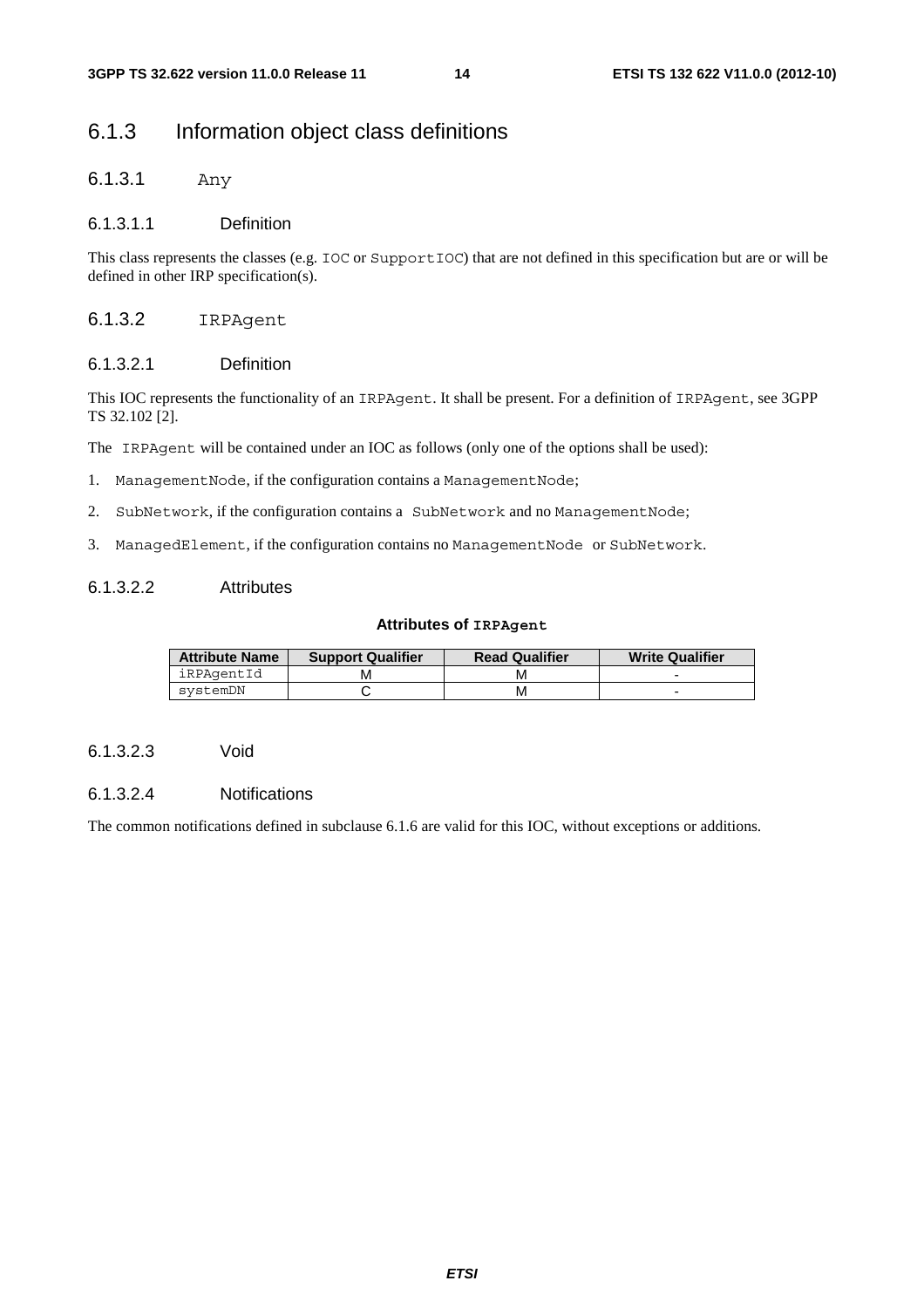#### 6.1.3.3 ManagedElement

#### 6.1.3.3.1 Definition

This IOC represents telecommunications equipment or TMN entities within the telecommunications network that performs Managed Element (ME) functions, i.e. provides support and/or service to the subscriber. An ME communicates with a manager (directly or indirectly) over one or more interfaces for the purpose of being monitored and/or controlled. MEs may or may not additionally perform element management functionality. An ME contains equipment that may or may not be geographically distributed. An ME is often referred to as a "Network Element".

A ManagedElement may be contained in either a SubNetwork or in a MeContext instance. A single ManagedElement seen over the Itf-N may also exist stand-alone with no parent at all.

The ManagedElement IOC may be used to represent combined ME functionality (as indicated by the managedElementType attribute and the contained instances of different functional IOCs).

Single function ManagedElement IOC instances will have a 1..1 containment relationship to a function IOC instance (in this context a function IOC instance is an instance of an IOC derived from the ManagedFunction IOC). Multiple function ManagedElement instances will have a 1..N containment relationship to function IOC instances.

NOTE: For some specific functional IOCs a 1..N containment relationship is permitted. The specific functional entities are identified in the NRMs that define subclasses of ManagedFunction.

#### 6.1.3.3.2 Attributes

#### **Attributes of ManagedElement**

| <b>Attribute Name</b> | <b>Support Qualifier</b> | <b>Read Qualifier</b> | <b>Write Qualifier</b> |
|-----------------------|--------------------------|-----------------------|------------------------|
| managedElementId      |                          | M                     |                        |
| dnPrefix              |                          | м                     |                        |
| managedElementType    |                          | м                     |                        |
| userLabel             |                          | м                     | м                      |
| vendorName            | M                        | м                     |                        |
| userDefinedState      | M                        | м                     | м                      |
| locationName          |                          | м                     |                        |
| swVersion             |                          | м                     |                        |
| managedBy             |                          | М                     |                        |

#### 6.1.3.3.3 Attribute constraints

Attribute constrains for dnPrefix: The attribute dnPrefix shall be supported if an instance of ManagedElement is the local root instance of the MIB. Otherwise the attribute shall be absent or carry no information.

#### 6.1.3.3.4 Void

#### 6.1.3.3.5 Notifications

The common notifications defined in subclause 6.1.6 are valid for this IOC, without exceptions or additions.

In addition, the following notifications are specific to only ManagedElement IOC.

| <b>Name</b>                     | Qualifier                                         | <b>Notes</b> |
|---------------------------------|---------------------------------------------------|--------------|
| notifyDownloadNESwStatusChanged | See Software Management IRP (3GPP TS 32.532 [19]) |              |
| notifyInstallNESwStatusChanged  | See Software Management IRP (3GPP TS 32.532 [19]) |              |
| notifyActivateNESwStatusChanged | See Software Management IRP (3GPP TS 32.532 [19]) |              |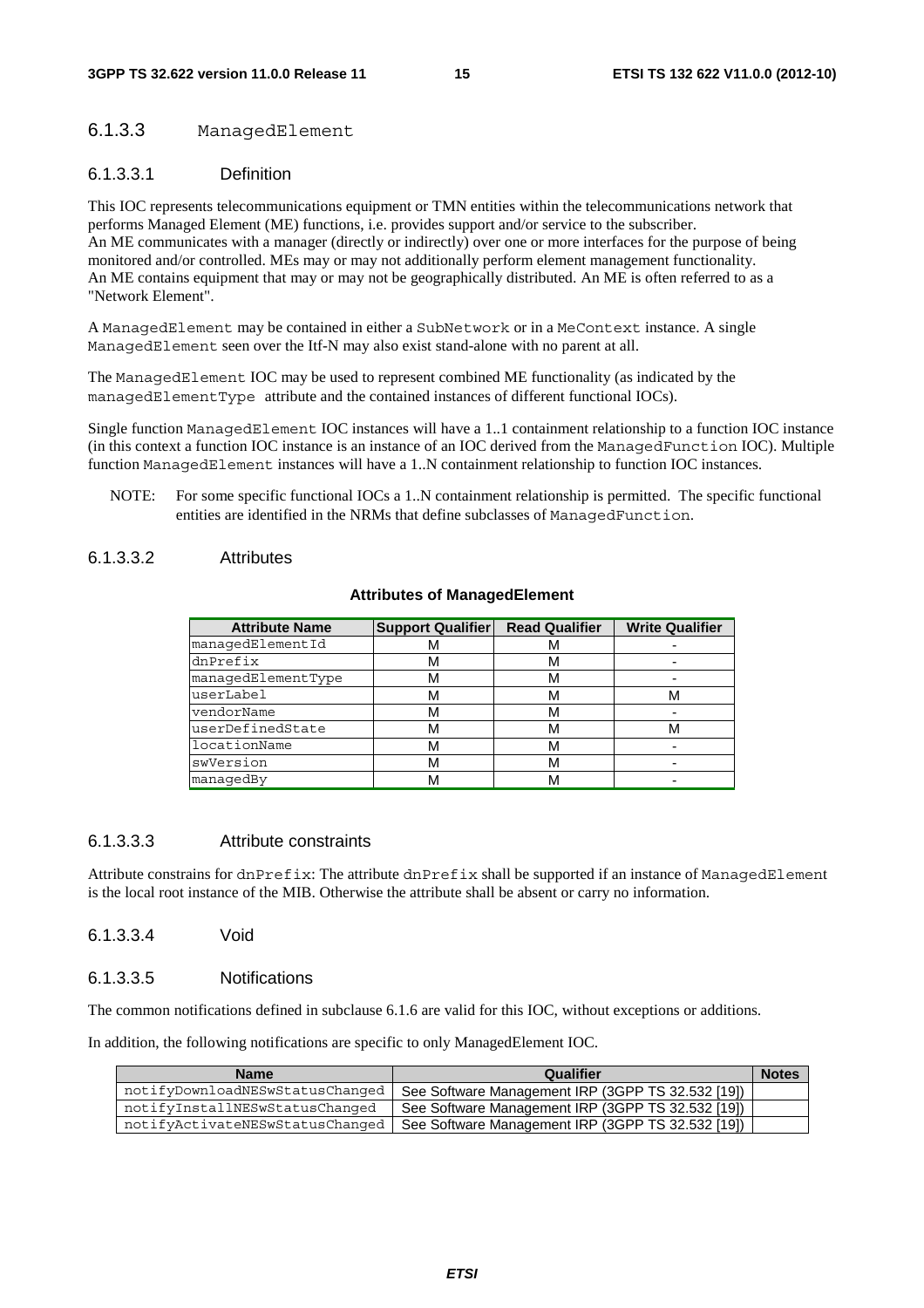#### 6.1.3.4 ManagedFunction

#### 6.1.3.4.1 Definition

This IOC is provided for sub-classing only. It provides attribute(s) that are common to functional IOCs. Note that a ManagedElement may contain several managed functions. The ManagedFunction may be extended in the future if more common characteristics to functional objects are identified.

#### 6.1.3.4.2 Attributes

#### **Attributes of ManagedFunction**

| <b>Attribute Name</b> | <b>Support Qualifier</b> | <b>Read Qualifier</b> | <b>Write Qualifier</b> |
|-----------------------|--------------------------|-----------------------|------------------------|
| luserLabel            | M                        | ΙVΙ                   | M                      |

#### 6.1.3.5 ManagementNode

#### 6.1.3.5.1 Definition

This IOC represents a telecommunications management system (EM) within the TMN that contains functionality for managing a number of ManagedElements (MEs). The management system communicates with the MEs directly or indirectly over one or more interfaces for the purpose of monitoring and/or controlling these MEs.

This class has similar characteristics as the ManagedElement. The main difference between these two classes is that the ManagementNode has a special association to the managed elements that it is responsible for managing.

#### 6.1.3.5.2 Attributes

#### **Attributes of ManagementNode**

| <b>Attribute Name</b> | <b>Support Qualifier</b> | <b>Read Qualifier</b> | <b>Write Qualifier</b> |
|-----------------------|--------------------------|-----------------------|------------------------|
| managementNodeId      |                          | ΙVΙ                   |                        |
| userLabel             | M                        | м                     | ΙVΙ                    |
| vendorName            |                          | м                     |                        |
| luserDefinedState     | M                        | м                     | M                      |
| locationName          |                          | М                     |                        |
| swVersion             | M                        | м                     |                        |
| managedElements       |                          | ΙVΙ                   |                        |

#### 6.1.3.5.3 Void

#### 6.1.3.5.4 Notifications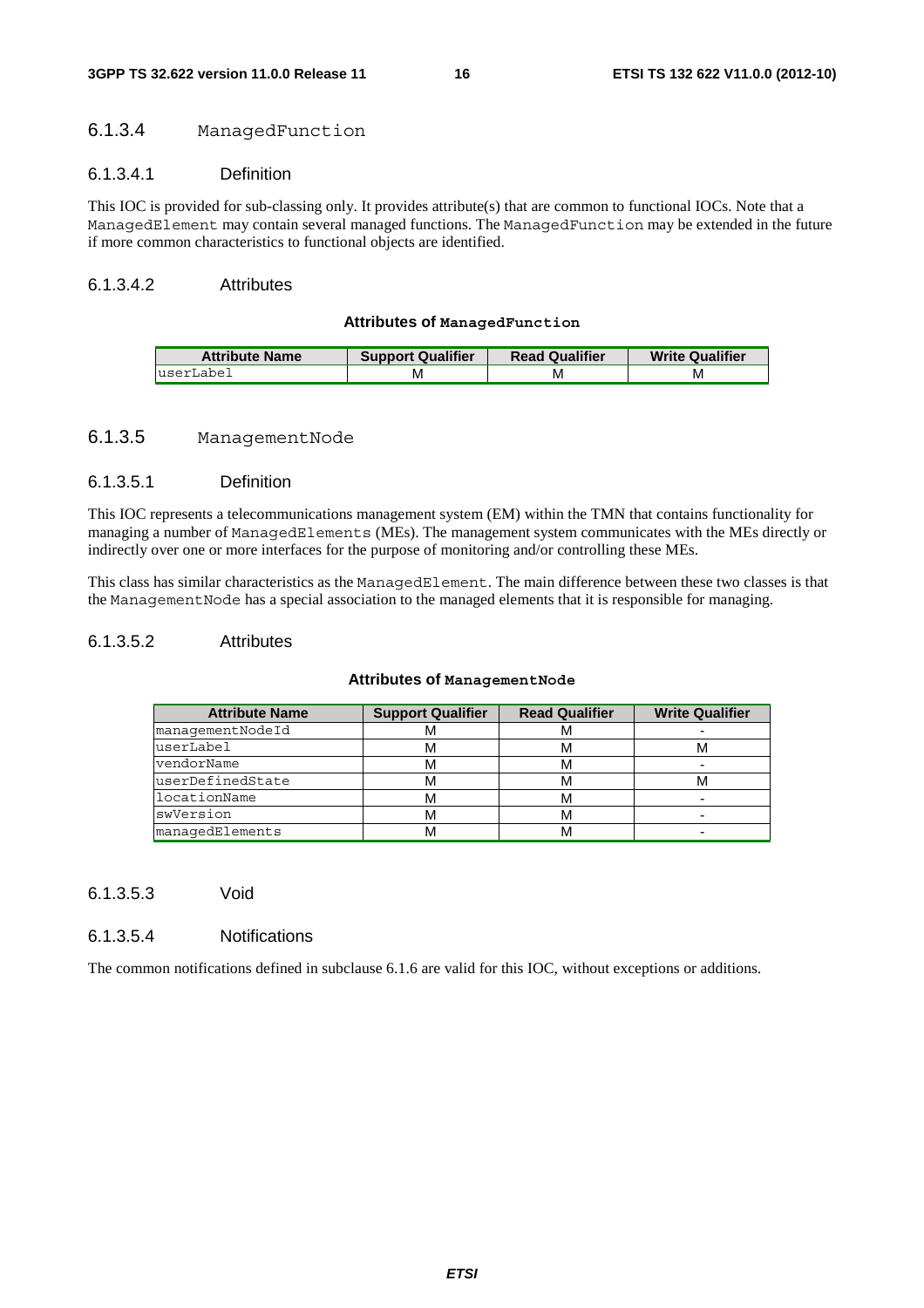#### 6.1.3.6 MeContext

#### 6.1.3.6.1 Definition

This IOC is introduced for naming purposes. It may support creation of unique DNs in scenarios when some MEs have the same RDNs due to the fact that they have been manufacturer pre-configured.

If some MEs have the same RDNs (for the above mentioned reason) and they are contained in the same SubNetwork instance, some measure shall be taken in order to assure the global uniqueness of DNs for all IOC instances under those MEs. One way could be to set different dnPrefix for those NEs, but that would require either that:

- a) all LDNs or DNs are locally modified using the new dnPrefix for the upper portion of the DNs, or
- b) a mapping (translation) of the old LDNs or DNs to the new DNs every time they are used externally, e.g. in alarm notifications.

As both the two alternatives above may involve unacceptable drawbacks (as the old RDNs for the MEs then would have to be changed or mapped to new values), using MeContext offers a new alternative to resolve the DN creation. Using MeContext as part of the naming tree (and thus the DN) means that the dnPrefix, including a unique MeContext for each ME, may be directly concatenated with the LDNs, without any need to change or map the existing ME RDNs to new values.

MeContext have 0..N instances. It may exist even if no SubNetwork exists. Every instance of MeContext contains exactly one ManagedElement during steady-state operations.

#### 6.1.3.6.2 Attributes

#### **Attributes of MeContext**

|             | Attribute Name   Support Qualifier | <b>Read Qualifier</b> | <b>Write Qualifier</b> |
|-------------|------------------------------------|-----------------------|------------------------|
| meContextId |                                    |                       | -                      |
| dnPrefix    |                                    | м                     | -                      |

#### 6.1.3.6.3 Attribute constraints

Attribute constrains for dnPrefix: The attribute dnPrefix shall be supported if an instance of MeContext is the local root instance of the MIB. Otherwise the attribute shall be absent or carry no information.

6.1.3.6.4 Void

#### 6.1.3.6.5 Notifications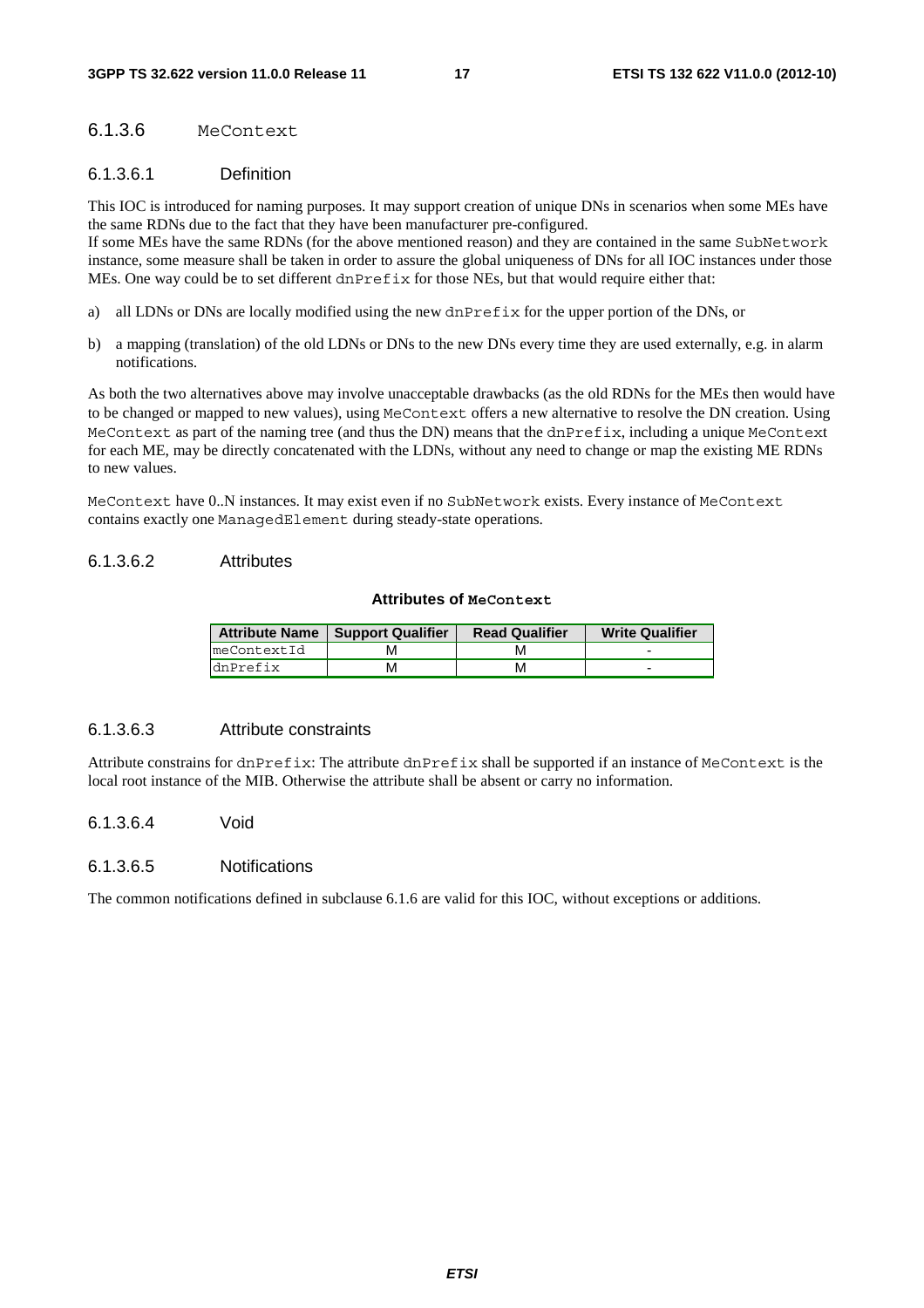#### 6.1.3.7 SubNetwork

#### 6.1.3.7.1 Definition

This IOC represents a set of managed entities as seen over the Itf-N.

There may be zero or more instances of a SubNetwork. It shall be present if either a ManagementNode or multiple ManagedElements are present (i.e. ManagementNode and multiple ManagedElement instances shall have SubNetwork as parent).

The SubNetwork instance not contained in any other instance of SubNetwork is referred to as "the root SubNetwork instance".

#### 6.1.3.7.2 Attributes

#### **Attributes of SubNetwork**

| <b>Attribute Name</b>  | <b>Support Qualifier</b> | <b>Read Qualifier</b> | <b>Write Qualifier</b> |
|------------------------|--------------------------|-----------------------|------------------------|
| subNetworkId           |                          |                       |                        |
| dnPrefix               | M                        |                       | -                      |
| userLabel              | м                        |                       |                        |
| userDefinedNetworkType | м                        |                       | -                      |
| setOfMcc               | м                        |                       | -                      |

#### 6.1.3.7.3 Attribute constraints

Attribute constrains for dnPrefix: The attribute dnPrefix shall be supported if an instance of SubNetwork is the local root instance of the MIB. Otherwise the attribute shall be absent or carry no information.

Attribute constrains for setOfMcc: If there may be more than one MCC value in the SubNetwork instance, the attribute setOfMcc is mandatory. Otherwise it is optional.

6.1.3.7.4 Void

#### 6.1.3.7.5 Notifications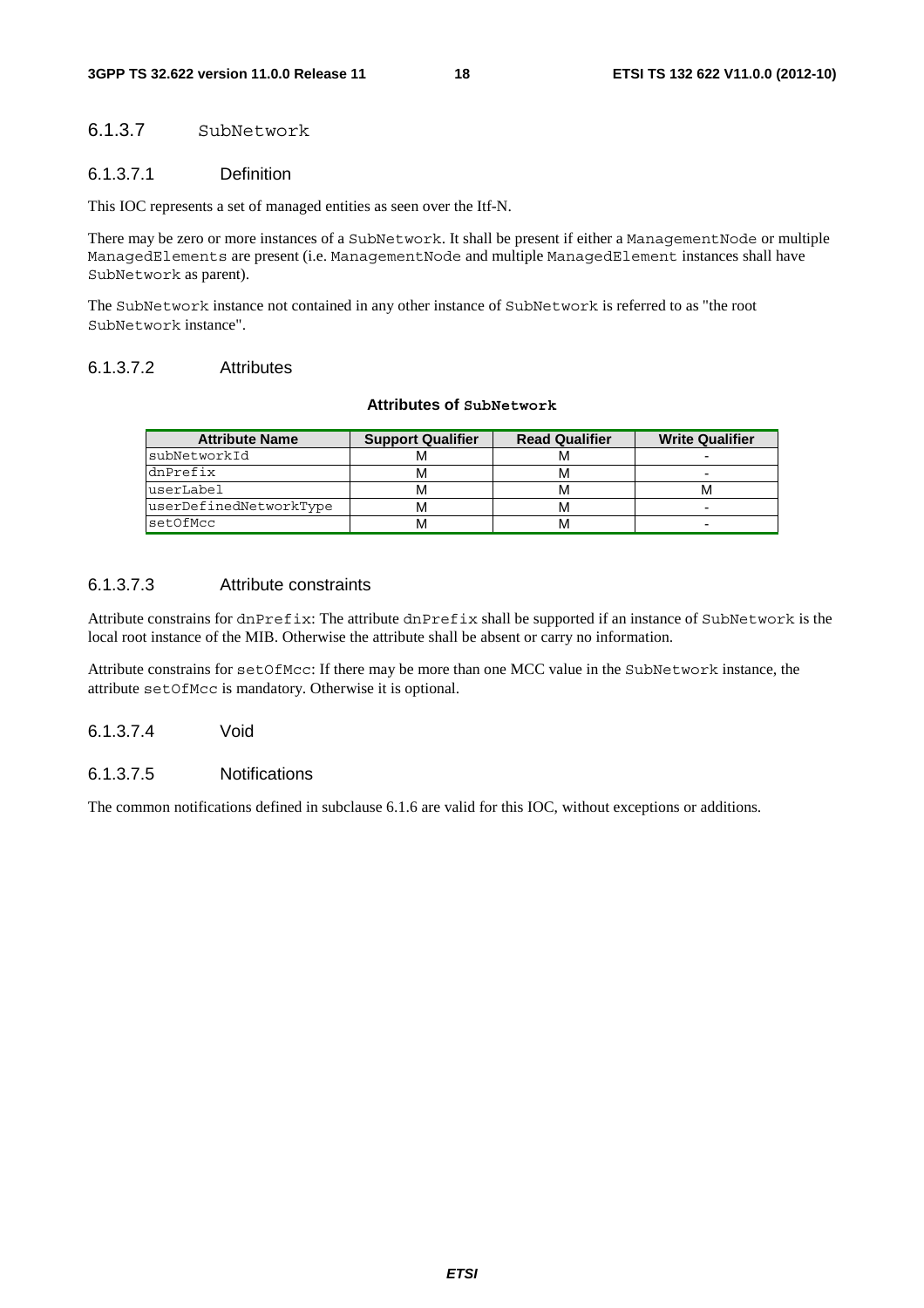#### 6.1.3.8 Top

#### 6.1.3.8.1 Definition

This IOC is introduced for generalisation purposes. All information object classes defined in all TS that claim to be conformant to 32.102 [2] shall inherit from Top.

#### 6.1.3.8.2 Attributes

#### **Attributes of Top**

| <b>Attribute Name</b> | <b>Support Qualifier</b> | <b>Read Qualifier</b> | <b>Write Qualifier</b> |  |
|-----------------------|--------------------------|-----------------------|------------------------|--|
| objectClass           |                          |                       |                        |  |
| objectInstance        | м                        |                       |                        |  |

#### 6.1.3.9 VsDataContainer

#### 6.1.3.9.1 Definition

The VsDataContainer managed object is a container for vendor specific data. The number of instances of the VsDataContainer can differ from vendor to vendor. This IOC shall only be used by the Bulk CM IRP for all the NRMs.

#### 6.1.3.9.2 Attributes

#### **Attributes of VsDataContainer**

| <b>Attribute Name</b>      | <b>Support Qualifier</b> | <b>Read Qualifier</b> | <b>Write Qualifier</b> |  |
|----------------------------|--------------------------|-----------------------|------------------------|--|
| vsDataContainerId          |                          | M                     |                        |  |
| vsDataType                 | м                        | M                     | ۰                      |  |
| vsData                     | м                        | M                     |                        |  |
| <b>s</b> DataFormatVersion | м                        | M                     | ۰                      |  |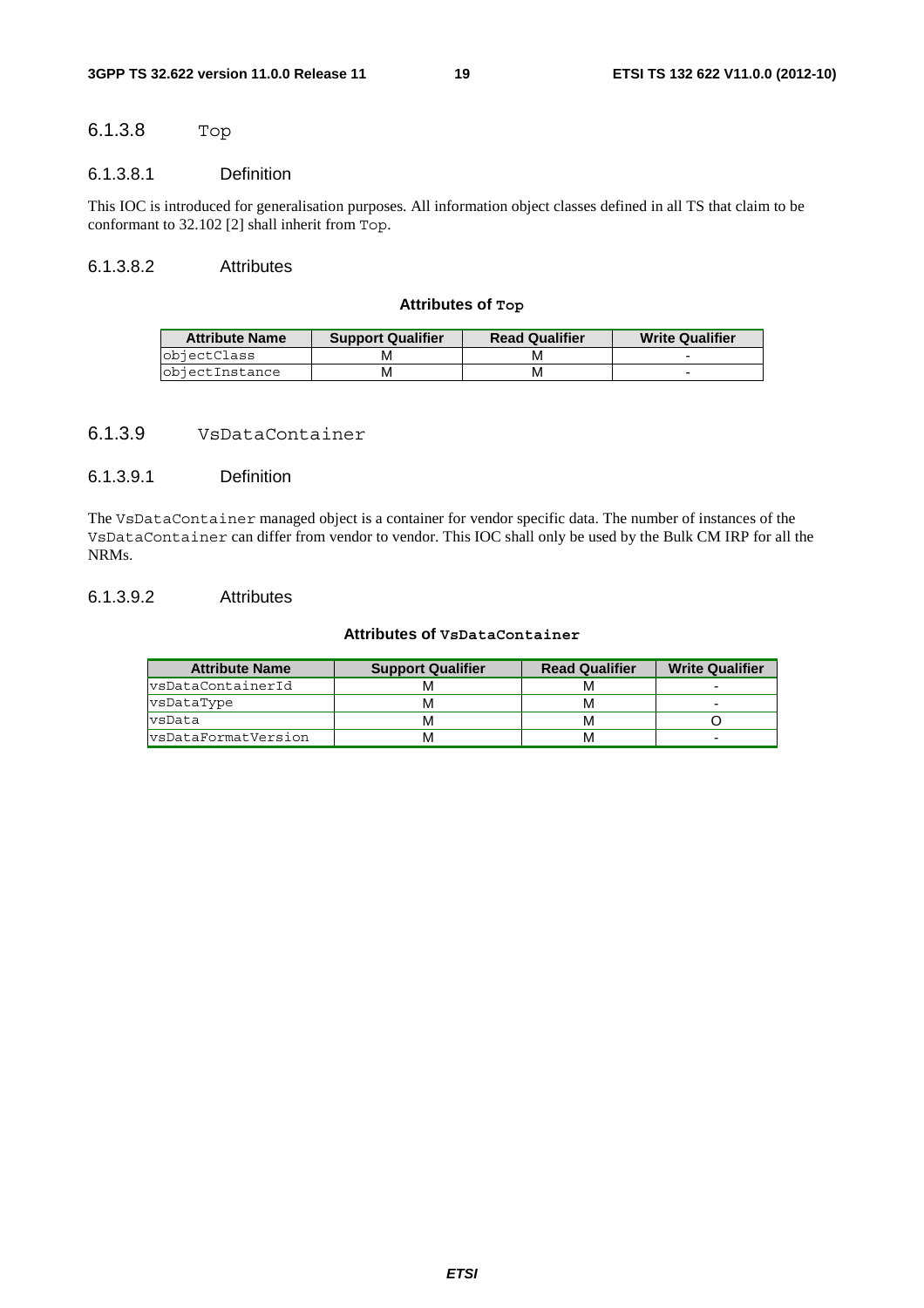#### 6.1.3.10 Link

#### 6.1.3.10.1 Definition

This IOC represents a communication link or reference point between two network entities. The Link IOC does not indicate whether the represented communication link or reference point is a physical or logical entity.

This IOC cannot be instantiated. It is defined for sub-classing purposes.

For the subclasses of Link, the following rules apply:

- 1. The subclass names shall have the form "Link\_<X>\_<Y>", where <X> is a string that represents the IOC at one end of the association related to the particular Link subclass, and <Y> is a string that represents the IOC at the other end of the association. For the order of the two strings,  $\langle X \rangle$  shall come alphabetically before  $\langle Y \rangle$ .
- 2. In case  $\langle X \rangle$  and  $\langle Y \rangle$  are YvyFunction IOCs (inheriting from ManagedFunction and on first level below ManagedElement), the  $\langle X \rangle$  and  $\langle Y \rangle$  strings shall have the same form as the legal values of the managedElementType attribute (see clause 6.5.1), e.g. "Auc". Otherwise  $\langle X \rangle$  and  $\langle Y \rangle$  shall be the full IOC names.

Thus, two valid examples of Link subclass names would be: Link\_As\_Cscf and Link\_Mrfc\_Mrfp.

#### 6.1.3.10.2 Attributes

#### **Attributes of Link**

| <b>Attribute Name</b> | <b>Support Qualifier</b> | <b>Read Qualifier</b> | <b>Write Qualifier</b> |  |
|-----------------------|--------------------------|-----------------------|------------------------|--|
| llinkId               | ΙVΙ                      | м                     |                        |  |
| userLabel             |                          | M                     | м                      |  |
| aEnd                  | M                        | M                     |                        |  |
| zEnd                  |                          | M                     |                        |  |
| linkType              |                          | М                     |                        |  |
| protocolName          |                          | М                     |                        |  |
| protocolVersion       |                          | M                     |                        |  |

#### 6.1.3.10.3 Void

#### 6.1.3.10.4 Notifications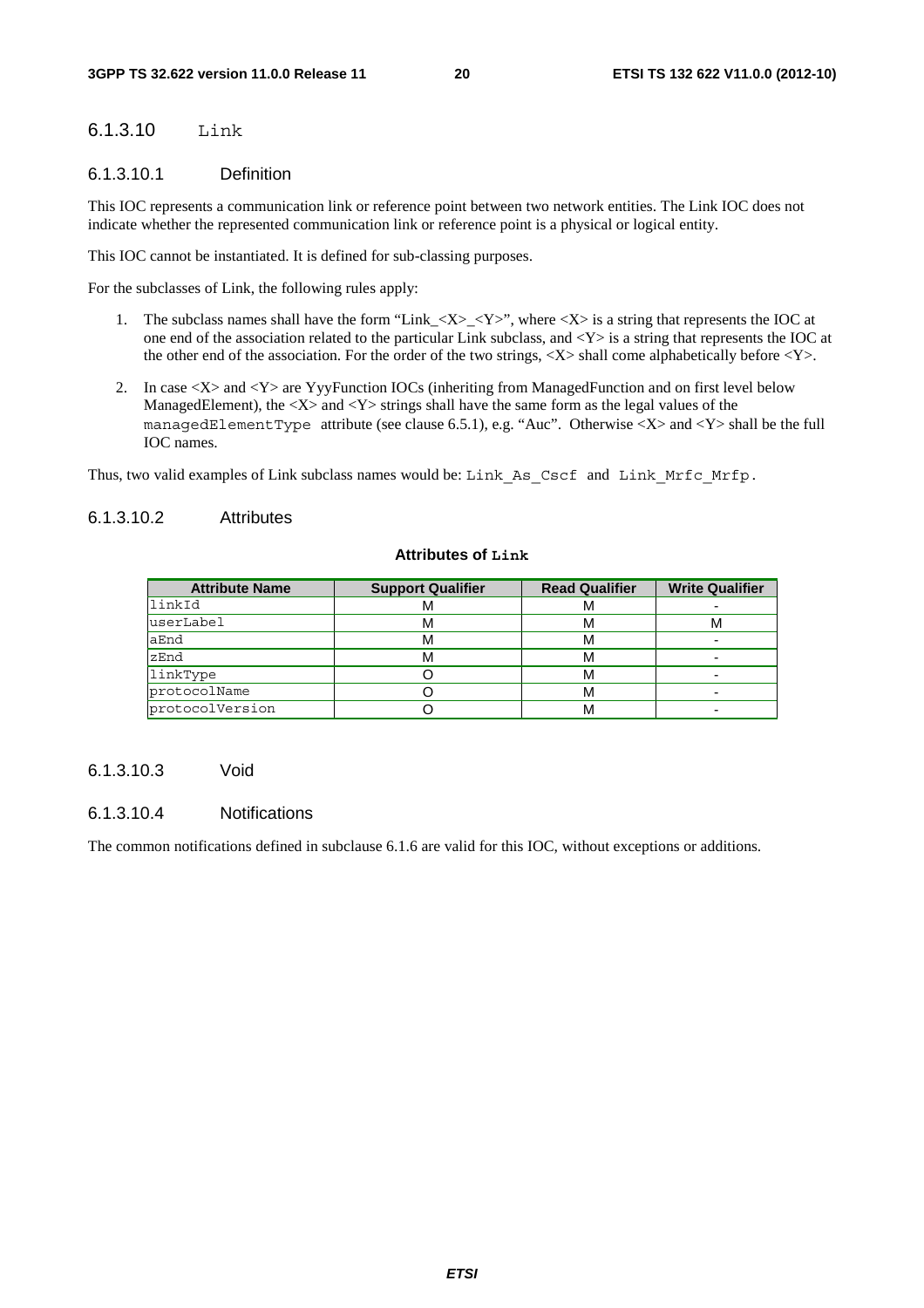#### 6.1.3.11 EP\_RP

#### 6.1.3.11.1 Definition

This IOC represents an end point of a link used across a reference point between two network entities.

This IOC cannot be instantiated. It is defined for sub-classing purposes. The detailed subclassed IOC, e.g. EP\_X2, will be defined in E-UTRAN NRM IRP, by inheriting from this EP\_RP.

For naming the subclasses of EP\_RP, the following rules shall apply:

• The name of the subclassed IOC shall have the form "EP\_ $\langle rp \rangle$ ", where  $\langle rp \rangle$  is a string that represents the name of the reference point.

Thus, two valid examples of EP\_RP subclassed IOC names would be: EP\_S1\_and EP\_X2.

#### 6.1.3.11.2 Attributes

#### **Attributes of** EP\_RP

| <b>Attribute Name</b> | <b>Support Qualifier</b> | <b>Read Qualifier</b> | <b>Write Qualifier</b> |  |
|-----------------------|--------------------------|-----------------------|------------------------|--|
|                       |                          | м                     |                        |  |
| farEndEntity          |                          | м                     | -                      |  |
| luserLabel            |                          | м                     | м                      |  |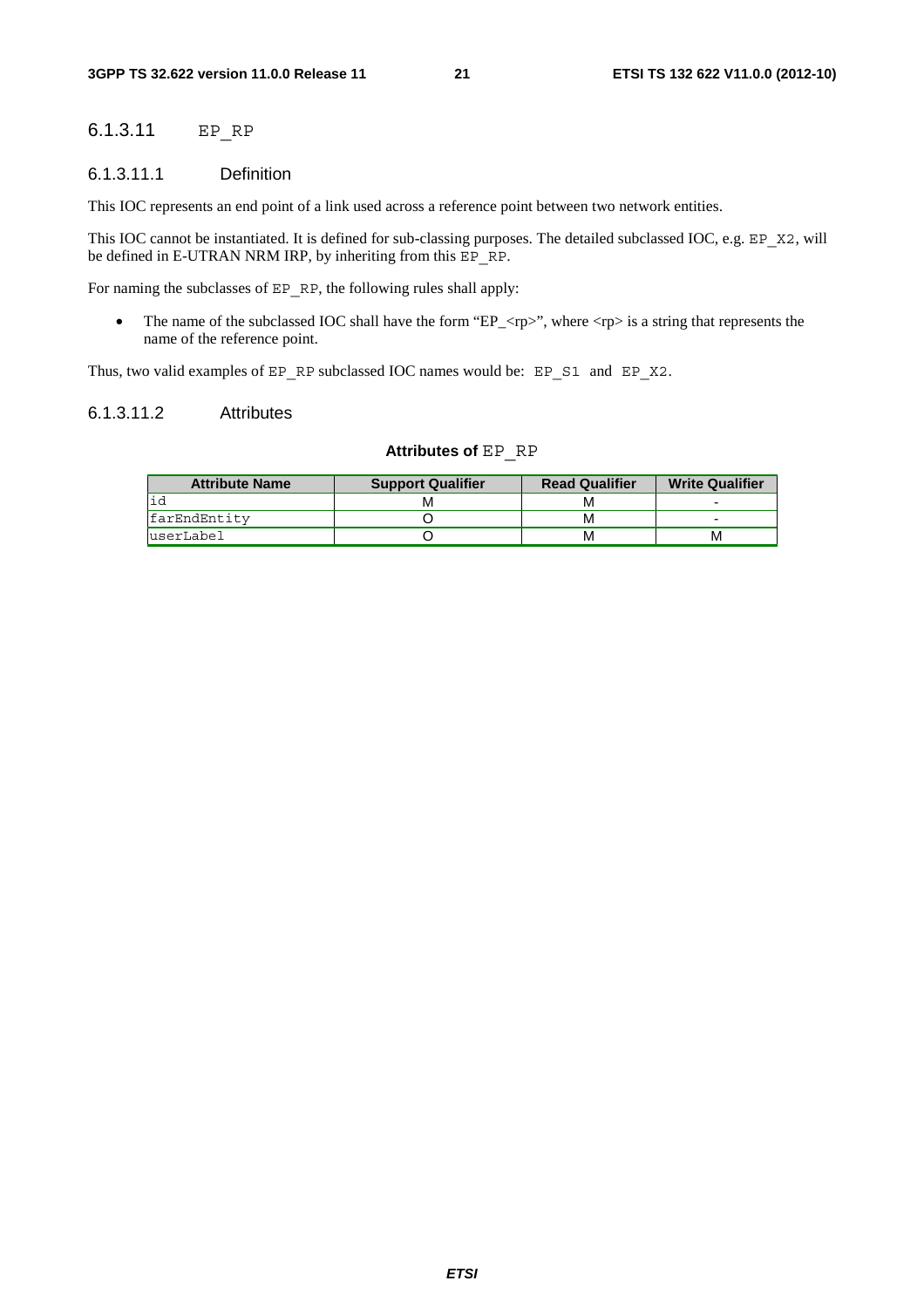### 6.1.4 Information relationship definitions

#### 6.1.4.1 ManagementScope **(M)**

#### 6.1.4.1.1 Definition

This association is used to represent relationships between one or more MEs and the ManagementNode that is responsible for managing the MEs. It has two roles, named Manager and Subordinate. The role Manager models the fact that a ManagementNode is responsible for managing zero or more MEs, and the role Subordinate models the fact that an ME is managed by zero or one ManagementNode. Each role is in the IOC definition mapped to a reference attribute with the same name.

#### 6.1.4.1.2 Roles

The roles involved in the relation ManagementScope are listed in the following table.

#### **Roles of the relation ManagementScope**

| <b>Name</b> | <b>Definition</b>                                                                      |
|-------------|----------------------------------------------------------------------------------------|
| Manager     | This role represents the Management Node's capability to identify the set of related   |
|             | ManagedElements. This role is modelled by a reference attribute named managedElements. |
|             | ManagementNode.managedElements shall carry the set of ManagedElement DN(s).            |
| Subordinate | This role represents the ManagedElement's capability to identify the set of related    |
|             | management Node (s). This role is modelled by a reference attribute named managedBy.   |
|             | ManagedElement.managedBy shall carry the set of ManagementNode DN(s).                  |

#### 6.1.4.1.3 Constraints

| <b>Definition</b><br>Name |  |
|---------------------------|--|
| $\overline{\phantom{a}}$  |  |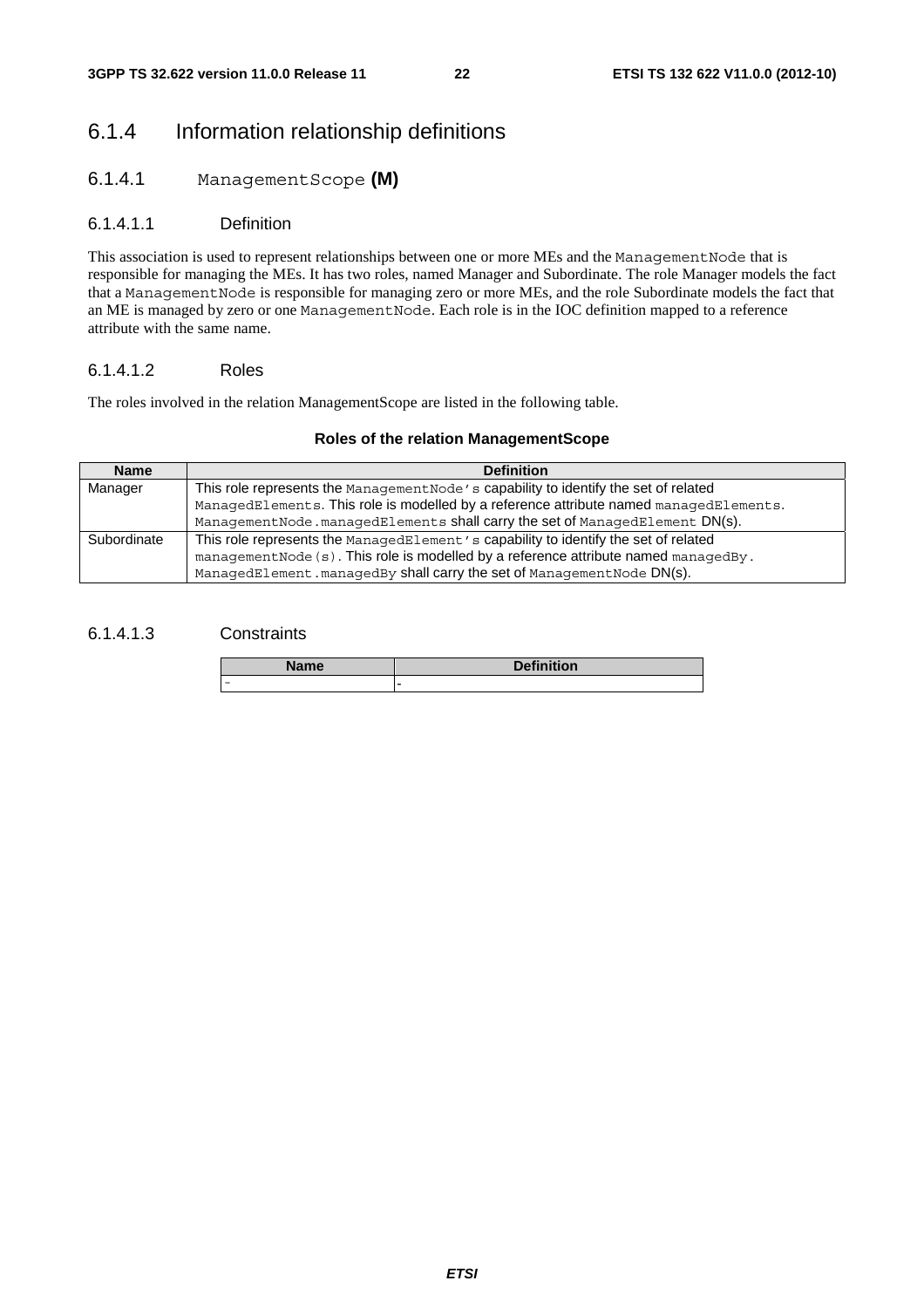### 6.1.5 Information attribute definitions

### 6.1.5.1 Definitions and legal values

The following table defines the attributes that are present in several information object classes of the present document.

#### **Attributes**

| <b>Attribute Name</b> | <b>Definition</b>                                                                       | <b>Legal Values</b>       |
|-----------------------|-----------------------------------------------------------------------------------------|---------------------------|
| aEnd                  | The value of this attribute shall be the Distinguished Name of                          | Single DN string as       |
|                       | the alphabetically first instance in the Link subclass name to                          | defined in TS 32.300 [13] |
|                       | which this link/relation is associated (i.e., pointing to the                           |                           |
|                       | instance of <x> as described in the definition of Link IOC in the</x>                   |                           |
|                       | present document).                                                                      |                           |
|                       | As an example, with Link As Slf, aEnd would contain the                                 |                           |
|                       | Distinguished Name of the AsFunction instance, and the                                  |                           |
|                       | zEnd would contain the Distinguished Name of SlfFunction                                |                           |
|                       | instance.                                                                               |                           |
|                       | Note that if the <x> and <y> substrings as part of the Link</y></x>                     |                           |
|                       | subclass name are the same (e.g., Link_Bgcf Bgcf), no                                   |                           |
|                       | ordering can be implied.                                                                |                           |
| dnPrefix              | It carries the DN Prefix information as defined in Annex C of                           |                           |
|                       | 32.300 [13] or no information.                                                          |                           |
| farEndEntity          | The value of this attribute shall be the Distinguished Name of                          |                           |
|                       | the far end network entity to which the reference point is                              |                           |
|                       | related.                                                                                |                           |
|                       | As an example, with $EP$ $Iucs$ , if the instance of $EP$ $Iucs$ is                     |                           |
|                       | contained by one RncFunction instance, the farEndEntity                                 |                           |
|                       | is the Distinguished Name of the MscServerFunction                                      |                           |
|                       | instance to which this lucs reference point is related.                                 |                           |
| id                    | An attribute whose "name+value" can be used as an RDN when                              |                           |
|                       | naming an instance of the object class. This RDN uniquely                               |                           |
|                       | identifies the object instance within the scope of its containing                       |                           |
|                       | (parent) object instance.                                                               |                           |
| linkId                | An attribute whose 'name+value' can be used as an RDN when                              | Values to be conformant   |
|                       | naming an instance of the link object class. This RDN uniquely                          | with TS 32.300 [13]       |
|                       | identifies the object instance within the scope of its containing                       |                           |
| managedElementId      | (parent) object instance.<br>An attribute whose 'name+value' can be used as an RDN when |                           |
|                       | naming an instance of the ManagedElement object class. This                             |                           |
|                       | RDN uniquely identifies the object instance within the scope of                         |                           |
|                       | its containing (parent) object instance.                                                |                           |
|                       |                                                                                         |                           |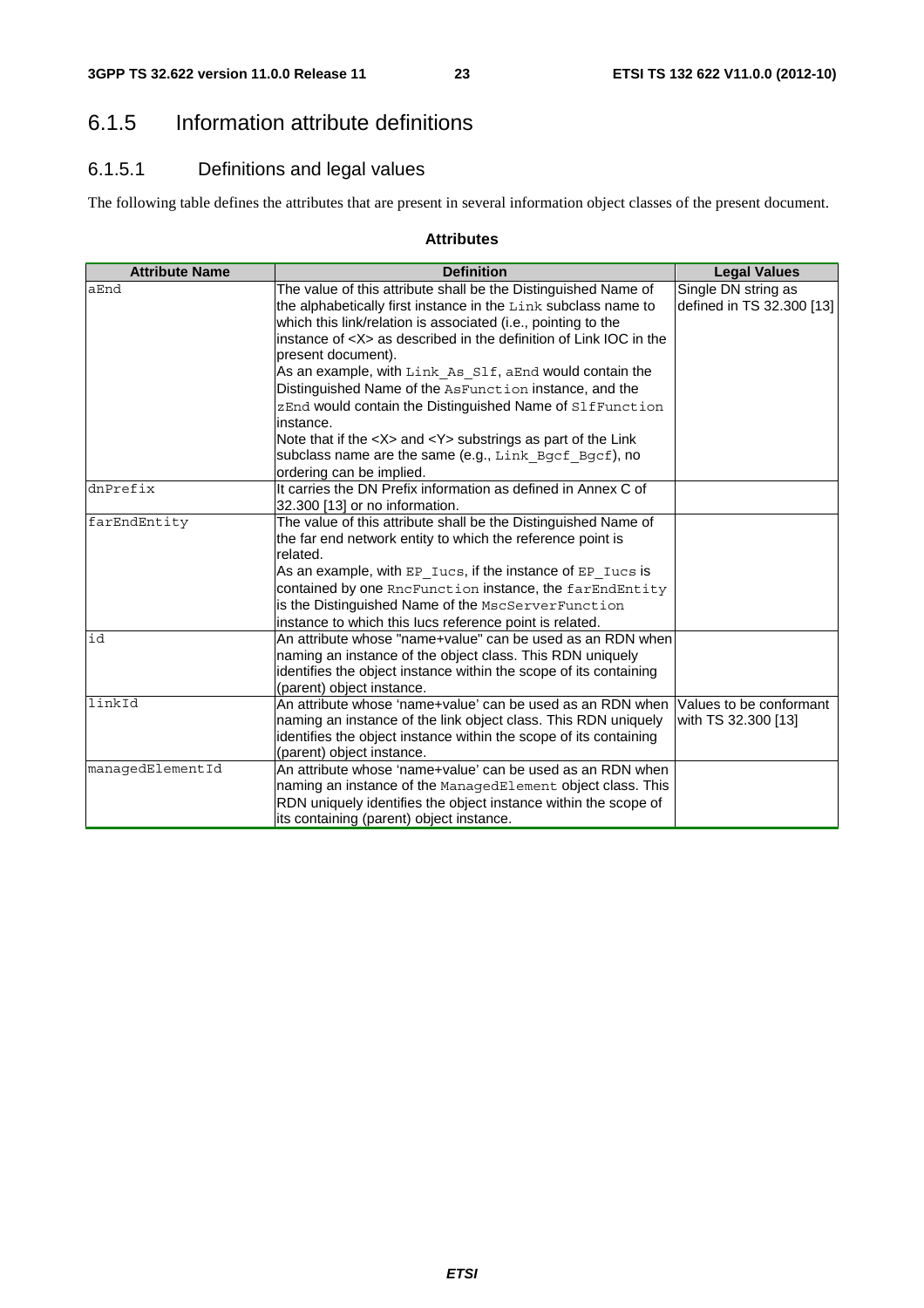| <b>Attribute Name</b> | <b>Definition</b>                                                                              | <b>Legal Values</b>                             |
|-----------------------|------------------------------------------------------------------------------------------------|-------------------------------------------------|
| managedElementType    | The type of managed element. It is a multi-valued attribute with                               | The legal values of this                        |
|                       | one or more unique elements. Thus, it may represent one ME                                     | attribute are the names                         |
|                       | functionality or a combination of more than one functionality.                                 | of the $IOC(s)$ that are $(a)$                  |
|                       |                                                                                                | derived/subclassed from                         |
|                       | The actual syntax and encoding of this attribute is Solution Set                               | ManagedFunction and                             |
|                       | specific.                                                                                      | (b) directly name-                              |
|                       |                                                                                                | contained by                                    |
|                       |                                                                                                | ManagedElement IOC<br>(on the first level below |
|                       |                                                                                                | ManagedElement), but                            |
|                       |                                                                                                | with the string "Function"                      |
|                       |                                                                                                | excluded.                                       |
|                       |                                                                                                |                                                 |
|                       |                                                                                                | If a ManagedElement<br>contains multiple        |
|                       |                                                                                                | instances of a                                  |
|                       |                                                                                                | ManagedFunction this                            |
|                       |                                                                                                | attribute will not contain                      |
|                       |                                                                                                | repeated values.                                |
|                       |                                                                                                | The capitalisation (usage                       |
|                       |                                                                                                | of upper/lower case) of                         |
|                       |                                                                                                | characters in this                              |
|                       |                                                                                                | attribute is insignificant.                     |
|                       |                                                                                                | Thus, the IRPManager<br>should be case          |
|                       |                                                                                                | insensitive when reading                        |
|                       |                                                                                                | these values.                                   |
|                       |                                                                                                |                                                 |
|                       |                                                                                                | Two examples of legal                           |
|                       |                                                                                                | values are:<br>NodeB;<br>$\bullet$              |
|                       |                                                                                                | HLR, VLR.<br>$\bullet$                          |
|                       |                                                                                                |                                                 |
| irpAgentId            | An attribute whose 'name+value' can be used as an RDN when                                     |                                                 |
|                       | naming an instance of this object class. This RDN uniquely                                     |                                                 |
|                       | identifies the object instance within the scope of its containing                              |                                                 |
|                       | (parent) object instance.                                                                      |                                                 |
| iRPId                 | An attribute whose 'name+value' can be used as an RDN when                                     |                                                 |
|                       | naming an instance of this object class. This RDN uniquely                                     |                                                 |
|                       | identifies the object instance within the scope of its containing<br>(parent) object instance. |                                                 |
| linkType              | This attribute defines the type of the link.                                                   | Signalling, Bearer,                             |
|                       |                                                                                                | OAM&P, Other or                                 |
|                       |                                                                                                | multiple combinations of                        |
|                       |                                                                                                | the above types.                                |
| locationName          | The physical location of this entity (e.g. an address).                                        |                                                 |
| managedElements       | Models the role Manager - see clause 6.1.4.1.2. This attribute                                 |                                                 |
|                       | contains a list of the DN(s) of the related ManagedElement                                     |                                                 |
| managementNodeId      | instance(s).<br>An attribute whose 'name+value' can be used as an RDN when                     |                                                 |
|                       | naming an instance of this object class. This RDN uniquely                                     |                                                 |
|                       | identifies the object instance within the scope of its containing                              |                                                 |
|                       | (parent) object instance.                                                                      |                                                 |
| managedBy             | Models the role Subordinate – see clause 6.1.4.1.2. This                                       |                                                 |
|                       | attribute contains a list of the DN(s) of the related                                          |                                                 |
|                       | ManagementNode instance(s).                                                                    |                                                 |
| meContextId           | An attribute whose 'name+value' can be used as an RDN when                                     |                                                 |
|                       | naming an instance of this object class. This RDN uniquely                                     |                                                 |
|                       | identifies the object instance within the scope of its containing<br>(parent) object instance. |                                                 |
| objectClass           | An attribute which captures the name of the class from which                                   |                                                 |
|                       | the object instance is an occurrence of.                                                       |                                                 |
| objectInstance        | An information which captures the Distinguished Name of any                                    |                                                 |
|                       | object.                                                                                        |                                                 |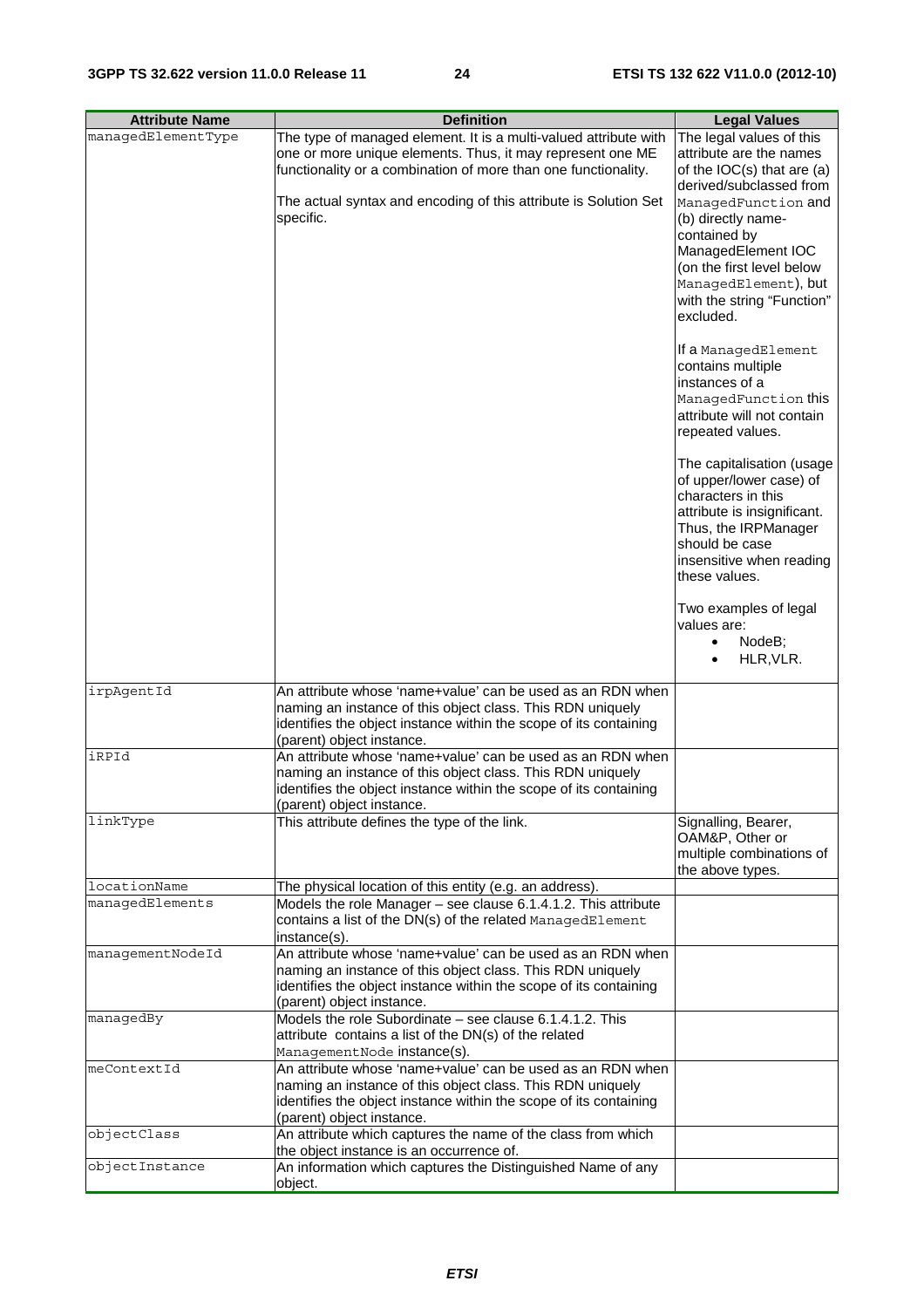| <b>Attribute Name</b> | <b>Definition</b>                                                                                     | <b>Legal Values</b>       |
|-----------------------|-------------------------------------------------------------------------------------------------------|---------------------------|
| protocolName          | Name(s) and additional descriptive information for the                                                |                           |
|                       | protocol(s) used for the associated communication link. Syntax                                        |                           |
|                       | and semantic is not specified.                                                                        |                           |
| protocolVersion       | Versions(s) and additional descriptive information for the                                            |                           |
|                       | protocol(s) used for the associated communication link. Syntax                                        |                           |
|                       | and semantic is not specified.                                                                        |                           |
| setOfMcc              | Set of Mobile Country Code (MCC). The MCC uniquely                                                    |                           |
|                       | identifies the country of domicile of the mobile subscriber. MCC                                      |                           |
|                       | is part of the IMSI (Ref. 3GPP TS 23.003).                                                            |                           |
|                       | This list contains all the MCC values in subordinate object<br>instances to this SubNetwork instance. |                           |
|                       |                                                                                                       |                           |
|                       | Every unique value of MCC shall only appear once in the list.                                         |                           |
| subNetworkId          | An attribute whose 'name+value' can be used as an RDN when                                            |                           |
|                       | naming an instance of the SubNetwork object class. This RDN                                           |                           |
|                       | uniquely identifies the object instance within the scope of its                                       |                           |
| swVersion             | containing (parent) object instance.                                                                  |                           |
|                       | The software version of the Management Node or                                                        |                           |
|                       | ManagedElement (this is used for determining which version                                            |                           |
|                       | of the vendor specific information is valid for the                                                   |                           |
|                       | ManagementNode Or ManagedElement).                                                                    |                           |
| systemDN              | The Distinguished Name (DN) of IRPAgent. Defined in 3GPP                                              |                           |
|                       | TS 32.300.                                                                                            |                           |
| userDefinedState      | userDefinedNetworkType Textual information regarding the type of network, e.g. UTRAN.                 |                           |
|                       | An operator defined state for operator specific usage. (See also<br>Note below)                       |                           |
| userLabel             | A user-friendly (and user assignable) name of this object.                                            |                           |
| vendorName            | The name of the vendor.                                                                               |                           |
| vsData                | Vendor specific attributes of the type vsDataType. The                                                |                           |
|                       | attribute definitions including constraints (value ranges, data                                       |                           |
|                       | types, etc.) are specified in a vendor specific data format file.                                     |                           |
| vsDataContainerId     | An attribute whose 'name+value' can be used as an RDN when                                            |                           |
|                       | naming an instance of this object class. This RDN uniquely                                            |                           |
|                       | identifies the object instance within the scope of its containing                                     |                           |
|                       | (parent) object instance.                                                                             |                           |
| vsDataFormatVersion   | Name of the data format file, including version.                                                      |                           |
| vsDataType            | Type of vendor specific data contained by this instance, e.g.                                         |                           |
|                       | relation specific algorithm parameters, cell specific parameters                                      |                           |
|                       | for power control or re-selection or a timer. The type itself is                                      |                           |
|                       | also vendor specific.                                                                                 |                           |
| zEnd                  | The value of this attribute shall be the Distinguished Name of                                        | Single DN string as       |
|                       | the alphabetically second instance in the Link subclass name                                          | defined in TS 32.300 [13] |
|                       | to which this link/relation is associated (i.e., pointing to the                                      |                           |
|                       | instance of <y> as described in the definition of Link IOC in the</y>                                 |                           |
|                       | present document).                                                                                    |                           |
|                       | As an example, with Link As Slf, aEnd would contain the                                               |                           |
|                       | Distinguished Name of the AsFunction instance, and the                                                |                           |
|                       | zEnd would contain the Distinguished Name of SlfFunction                                              |                           |
|                       | instance.<br>Note that if the <x> and <y> substrings as part of the Link</y></x>                      |                           |
|                       |                                                                                                       |                           |
|                       | subclass name are the same (e.g., Link Bgcf Bgcf), no                                                 |                           |
|                       | ordering can be implied.                                                                              |                           |

#### 6.1.5.2 Constraints

| ле | <b>Definition</b> |
|----|-------------------|
|    | -                 |

### 6.1.6 Common Notifications

This subclause presents a list of notifications that can be referred to by any IOC defined by this IRP specification. These notifications are only applicable to IOCs referring to this subclause.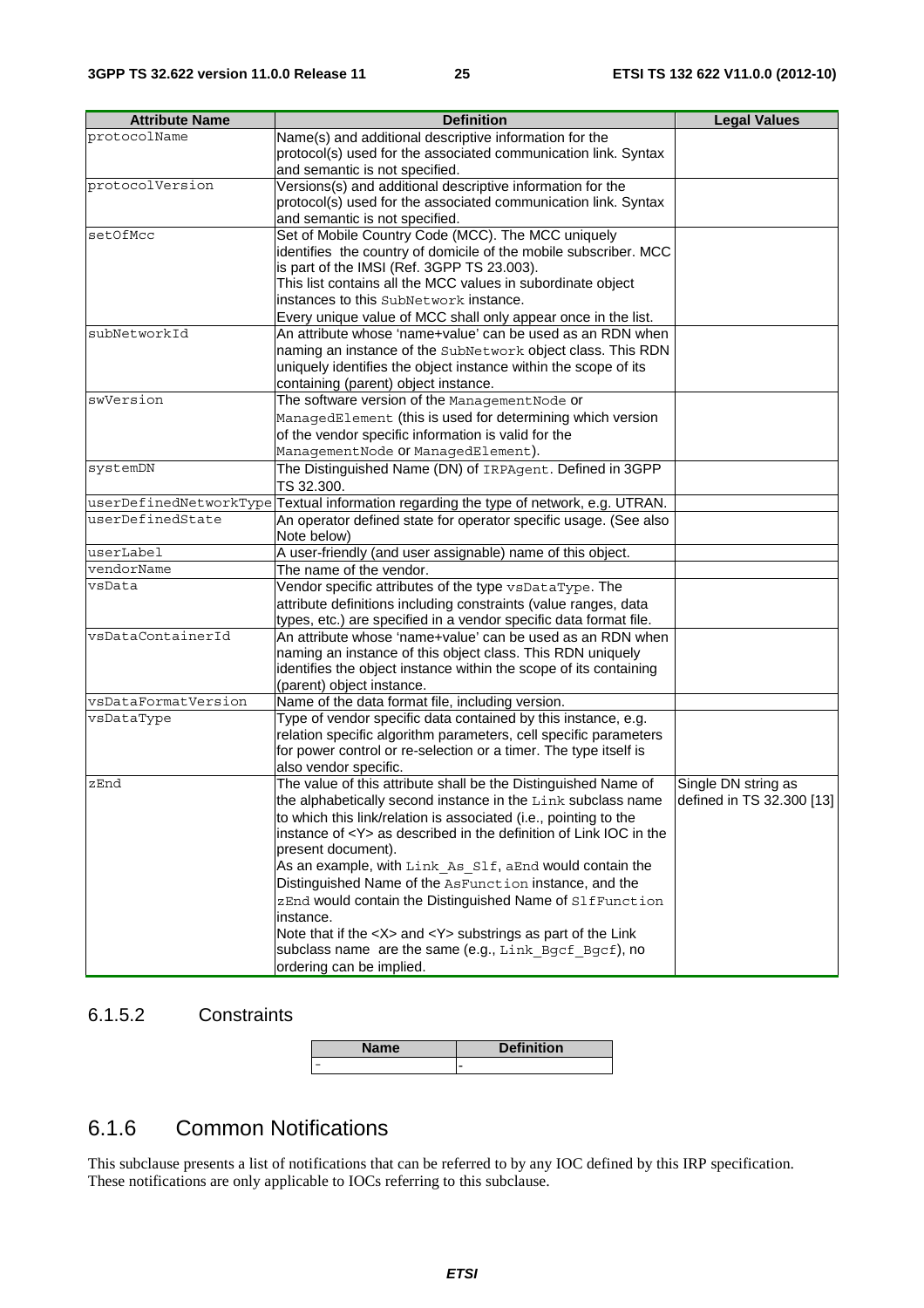#### **Notifications**

| <b>Name</b>                    | Qualifier                             | <b>Notes</b> |
|--------------------------------|---------------------------------------|--------------|
| notifyAckStateChanged          | See Alarm IRP (3GPP TS 32.111-2 [11]) |              |
| notifyAttributeValueChange     |                                       |              |
| notifyChangedAlarm             | See Alarm IRP (3GPP TS 32.111-2 [11]) |              |
| notifyClearedAlarm             | See Alarm IRP (3GPP TS 32.111-2 [11]) |              |
| notifyNewAlarm                 | See Alarm IRP (3GPP TS 32.111-2 [11]) |              |
| notifyObjectCreation           |                                       |              |
| notifyObjectDeletion           |                                       |              |
| notifyComments                 | See Alarm IRP (3GPP TS 32.111-2 [11]) |              |
| notifyAlarmListRebuilt         | See Alarm IRP (3GPP TS 32.111-2 [11]) |              |
| notifyPotentialFaultyAlarmList | See Alarm IRP (3GPP TS 32.111-2 [11]) |              |

## 6.1.7 Particular information configurations

Not applicable.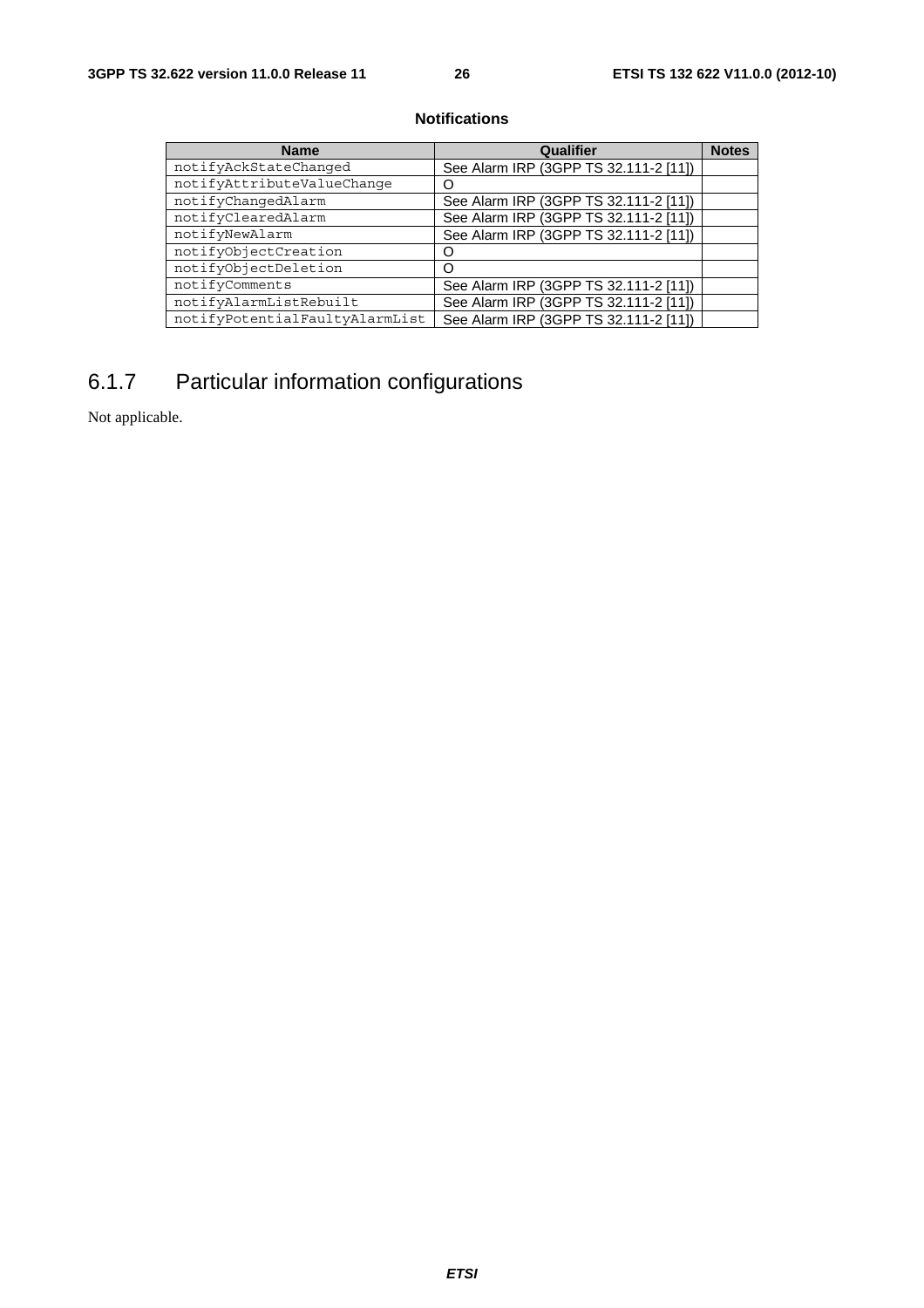Annex A (informative): Void

*ETSI*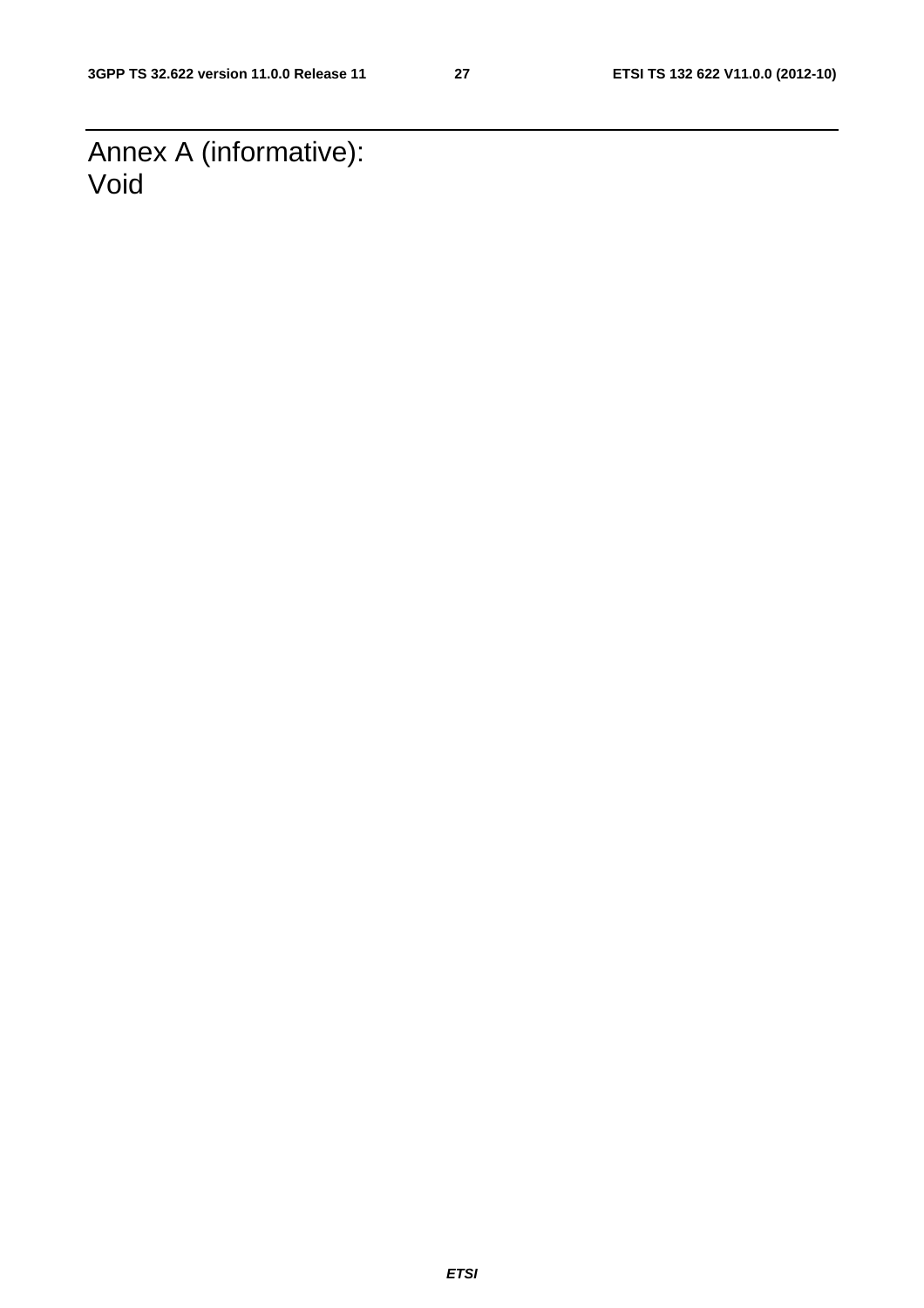## Annex B (informative): Change history

|                    | <b>Change history</b> |               |            |    |                                                                                                                                                                                   |              |       |            |
|--------------------|-----------------------|---------------|------------|----|-----------------------------------------------------------------------------------------------------------------------------------------------------------------------------------|--------------|-------|------------|
| Date               | TSG #   TSG           | Doc.          | <b>CR</b>  |    | <b>Rev Subject/Comment</b>                                                                                                                                                        | Cat          | Old   | <b>New</b> |
| Jun<br>2001        | SA_12 SP-             | 010283        | Щ,         | Ξ. | Approved at TSG SA #12 and placed under Change Control                                                                                                                            | --           | 2.0.0 | 4.0.0      |
| Sep<br>2001        | $SA_13$ SP-           | 010479        | $0001$ --  |    | Add the notification notifyComments in all MOCs that support alarms and F<br>correct the list of allowed members of the attribute<br>managedElementType of the MOC managedElement |              | 4.0.0 | 4.1.0      |
| Sep                | SA_13 SP-             |               | $0002$ $-$ |    | Correction of Generic NRM Containment/Naming and Association                                                                                                                      | F            | 4.0.0 | 4.1.0      |
| 2001<br>Sep        | SA_13 SP-             | 010479        | $0003$ $-$ |    | diagram<br>Correct description of swVersion attribute                                                                                                                             | F            | 4.0.0 | 4.1.0      |
| 2001<br>Mar        | $SA_15$ SP-           | 010479        | $0004$ $-$ |    | Addition of managedElementType value for GSM Radio Access Network   F                                                                                                             |              | 4.1.0 | 4.2.0      |
| 2002               |                       | 020020        |            |    | support                                                                                                                                                                           |              |       |            |
| Jun<br>2002        | SA_16 SP-             | 020299        | $0005$ $-$ |    | Remove R99-inherited restriction of self-containment for MOC<br>SubNetwork                                                                                                        | F            | 4.2.0 | 4.3.0      |
| Sep<br>2002        | SA 17 SP-             | 020488        | $0006$ $-$ |    | Upgrade to Rel-5 (Add new IS method, MOC name convention)                                                                                                                         | $\mathsf{C}$ | 4.3.0 | 5.0.0      |
| Jun<br>2003        | SA_20 SP-             | 030280        | $0008$ $-$ |    | Correction of Notifications for IOCs                                                                                                                                              | Α            | 5.0.0 | 5.1.0      |
| <b>Dec</b><br>2003 | SA 22 SP-             | 030643        | $0010$ --  |    | Add Missing VsDataContainer for ManagedFunction & ManagedElement F<br>and Other IOCs (Version 2)                                                                                  |              | 5.1.0 | 5.2.0      |
| Dec<br>2003        | SA 22 SP-             | 030644        | $0011$ $-$ |    | Correction of UML diagram and other corrections                                                                                                                                   | F            | 5.1.0 | 5.2.0      |
| Dec<br>2003        | SA_22 SP-             | 030648        | $0012$ --  |    | Add SetofMcc attribute in Generic NRM IOCs for NRM alignment                                                                                                                      | B            | 5.2.0 | 6.0.0      |
| Mar<br>2004        | SA 23 SP-             | 040128        | $0014$ --  |    | Addition of missing attributes for the managementScope association                                                                                                                | A            | 6.0.0 | 6.1.0      |
| Jun<br>2004        | SA_24 SP-             | 040249        | $0016$ --  |    | Add missing attribute constraints for dnPrefix                                                                                                                                    | Α            | 6.1.0 | 6.2.0      |
| Jun<br>2004        | SA 24 SP-             | 040251        | $0018$ --  |    | Correction of legal values for managedElementType attribute                                                                                                                       | Α            | 6.1.0 | 6.2.0      |
| Dec<br>2004        | SA 26 SP-             | 040808        | $0020$ $-$ |    | Correct the write qualification for VsDataContainer.vsData                                                                                                                        | F            | 6.2.0 | 6.3.0      |
| Dec<br>2004        | SA_26 SP-             | 040808        | $0021$ $-$ |    | Correction of modelling of Media GateWay (MGW)                                                                                                                                    | F            | 6.2.0 | 6.3.0      |
| Mar<br>2005        | SA 27 SP-             | 050046        | $0022$ --  |    | Add Link class to generic NRM Information Service                                                                                                                                 | B            | 6.3.0 | 6.4.0      |
| Mar<br>2005        | --                    | ۵.            |            | 44 | MCC removed reference [16] TS 32.642 as NOT used in body text                                                                                                                     | Щ,           | 6.3.0 | 6.4.0      |
| Dec<br>2005        | SA 30 SP-             | 050712        | $0023$ --  |    | <b>Correct Compliance rules</b>                                                                                                                                                   | F            | 6.4.0 | 6.5.0      |
| Dec<br>2005        | SA_30 SP-             | 050716        | $0024$ $-$ |    | Delete Annex A (moved to 32.300)                                                                                                                                                  | F            | 6.4.0 | 6.5.0      |
| Dec<br>2005        | SA_30 SP-             | 050724        | $0025$ $-$ |    | Apply IS Template - Align with 32.151 and 32.152                                                                                                                                  | F            | 6.4.0 | 6.5.0      |
| Sep<br>2006        | SA_33 SP-             | 060535        | $0027$ --  |    | Extend the usage of VsDataContainer by BulkCMIRP to all 3GPP NRMs   F                                                                                                             |              | 6.5.0 | 6.6.0      |
| Dec<br>2006        | SA 34 SP-             | 060711        | $0028$ --  |    | Clarify and correct errors in Link IOC related definitions                                                                                                                        | F            | 6.6.0 | 6.7.0      |
| Jan<br>2007        | ш,                    |               | --         | -- | Editorial: added missing right-hand parenthesis/bracket, in the zEnd<br>attribute definition, last row of table 6.5.1.                                                            | --           | 6.7.0 | 6.7.1      |
| Jun<br>2007        | $SA_36$ --            |               | Щ,         | Щ. | Automatic upgrade to Rel-7 (no CR) at freeze of Rel-7. Deleted<br>reference to CMIP SS, discontinued from R7 onwards.                                                             | Ш.           | 6.7.1 | 7.0.0      |
| Sep<br>2007        | SA_37 SP-             | 070610        | $0029$ $-$ |    | Correct description of common notifications - Align with Rel-8 32.151 IRP F<br><b>IS Template</b>                                                                                 |              | 7.0.0 | 8.0.0      |
| Sep<br>2007        | SA_37 SP-             | 070614        | $0030$ --  |    | Update cardinality numbers regarding transient states - Align with 32.152 C                                                                                                       |              | 7.0.0 | 8.0.0      |
| Mar<br>2008        | SP-39 SP-             | 080069        | $0031$ $-$ |    | Add the end point modelling for management of links related to reference B<br>point                                                                                               |              | 8.0.0 | 8.1.0      |
| Jun<br>2009        | <b>SP-44</b>          | SP-<br>090289 | $0032 -$   |    | Correction of multiplicities                                                                                                                                                      | F            | 8.1.0 | 8.2.0      |
| Dec<br>2009        | SP-46 SP-             | 090719        | $0033$ $-$ |    | Correct the ext in scope clause                                                                                                                                                   | F            | 8.2.0 | 9.0.0      |
| Dec<br>2009        | SP-46                 | SP-<br>090719 | $0034$ $-$ |    | Replace GenericIRP by ManagedGenericIRP as Support IOC                                                                                                                            | C            | 8.2.0 | 9.0.0      |
| Dec                | $SP-46$ SP-           |               | $0039$ $-$ |    | To update Generic NRM to add NASWM notification for                                                                                                                               | B            | 8.2.0 | 9.0.0      |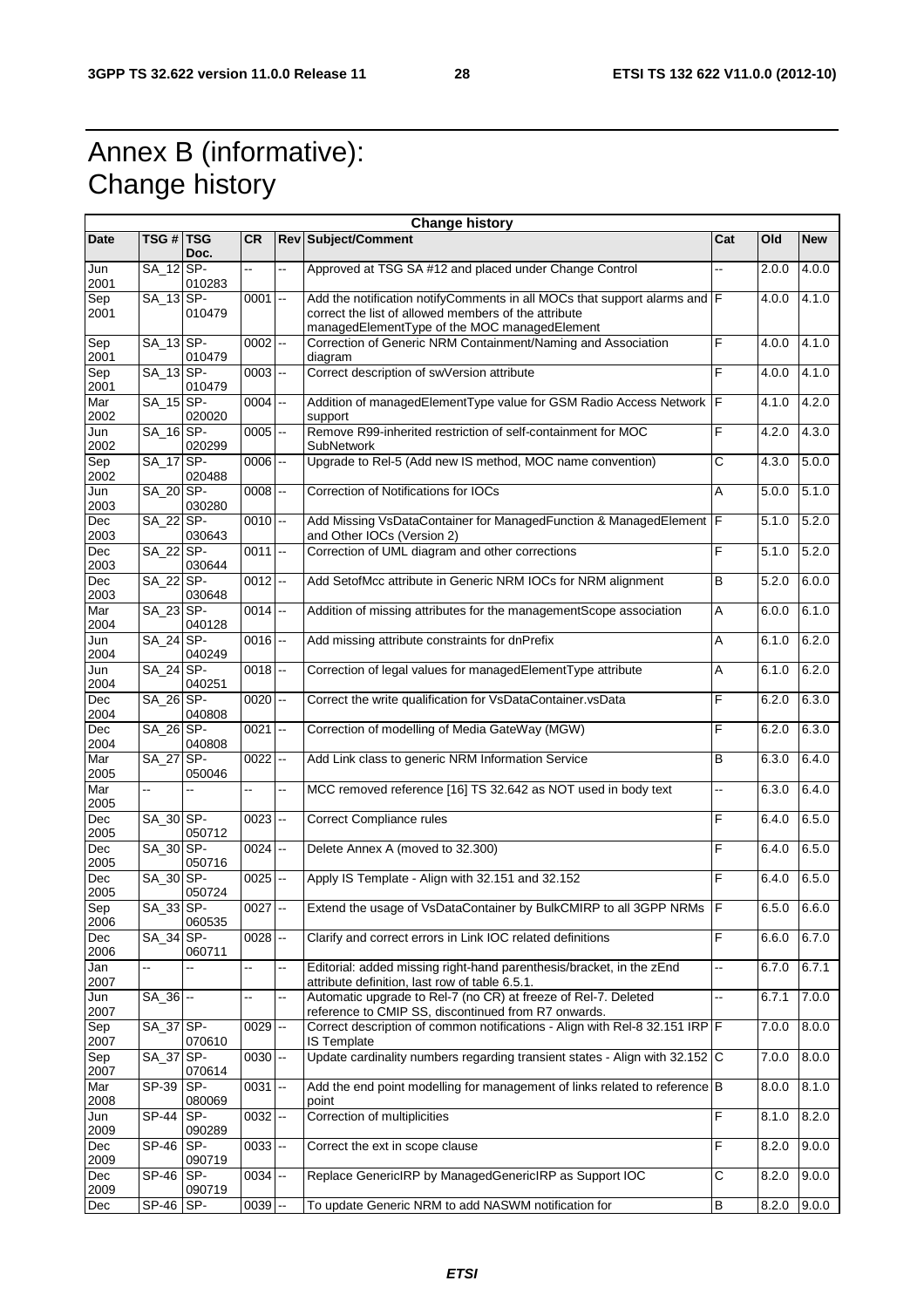| 2009          |                  | 090719 |            | ManagedElement                                      |                      |       |        |
|---------------|------------------|--------|------------|-----------------------------------------------------|----------------------|-------|--------|
| Mar           | <b>SP-47 SP-</b> |        | $0036$ $-$ | Add ProxyClass Any to support IOC property relation |                      | 9.0.0 | 9.1.0  |
| 2009          |                  | 100035 |            |                                                     |                      |       |        |
| $ 2011-03 $   |                  |        |            | Update to Rel-10 version (MCC)                      |                      | 9.1.0 | 10.0.0 |
| $2012 - 09$ - |                  |        |            |                                                     | Update 10.0.0 11.0.0 |       |        |
|               |                  |        |            |                                                     | to Rel-              |       |        |
|               |                  |        |            |                                                     |                      |       |        |
|               |                  |        |            |                                                     | version              |       |        |
|               |                  |        |            |                                                     | (MCC)                |       |        |